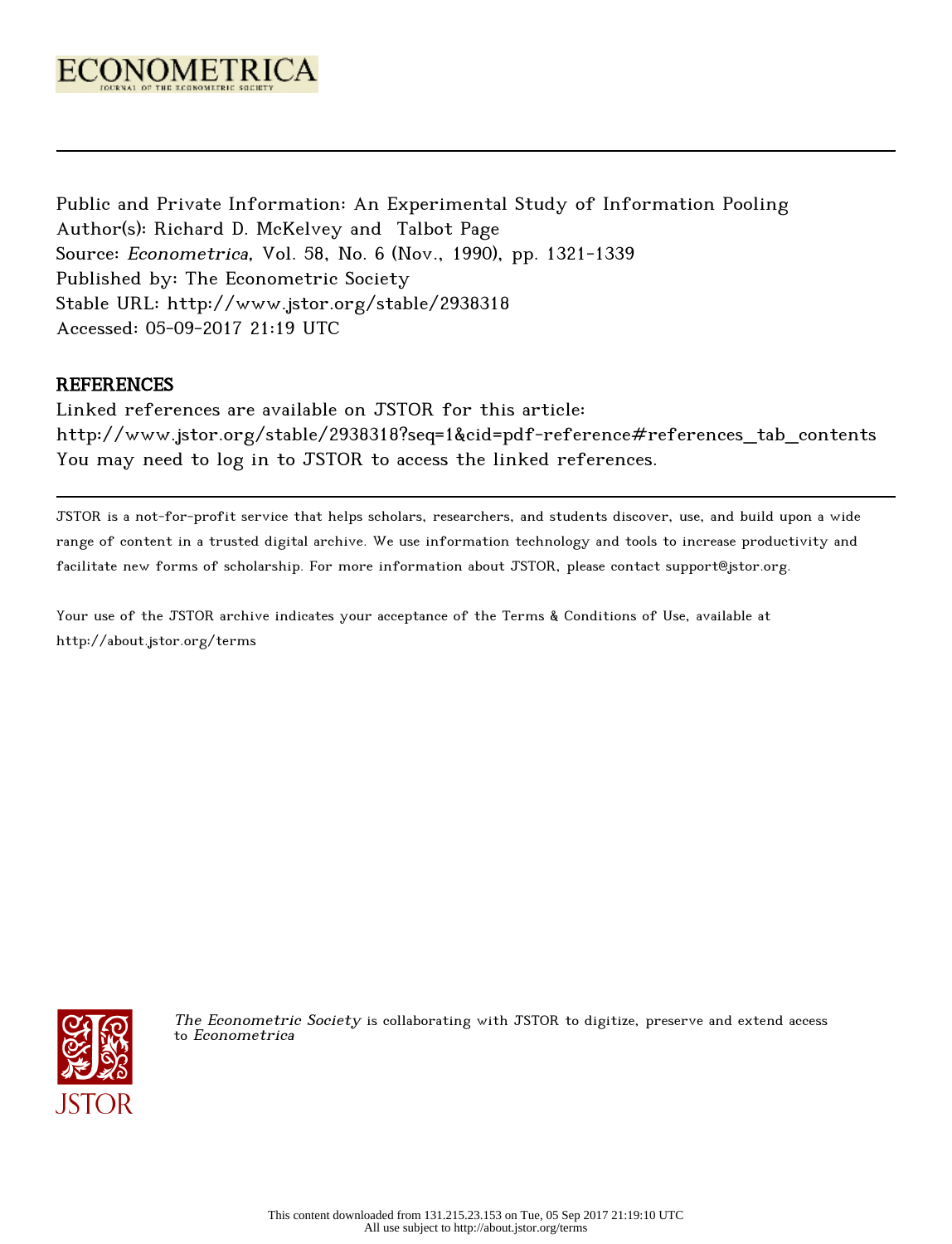# PUBLIC AND PRIVATE INFORMATION: AN EXPERIMENTAL STUDY OF INFORMATION POOLING<sup>1</sup>

# BY RICHARD D. MCKELVEY AND TALBOT PAGE

 This paper reports on an experimental study of the way in which individuals make inferences from publicly available information. We compare the predictions of a theoreti cal model of a common knowledge inference process with actual behavior. In the theoretical model, "perfect Bayesians," starting with private information, take actions; an aggregate statistic is made publicly available; the individuals do optimal Bayesian updat ing and take new actions; and the process continues until there is a common knowledge equilibrium with complete information pooling. We find that the theoretical model roughly predicts the observed behavior, but the actual inference process is clearly less efficient than the standard of the theoretical model, and while there is some pooling, it is incomplete.

KEYWORDS: Information pooling, common knowledge, Bayesian learning.

## 1. INTRODUCTION

 THIS PAPER REPORTS on an experimental study of a common knowledge infer ence process. We consider a situation in which individuals, starting with differ ing private information, make decisions. A summary statistic of these decisions is aggregated into a publicly available signal, and individuals can then use this public data to augment their original private information. Then the process is iterated. The experiment is designed so that, under certain behavioral assump tions, truthful reporting of current private information is a Bayes-Nash equilib rium, and the equilibrium path leads to a common knowledge equilibrium, characterized by complete pooling of information.

 The assumptions leading to a Bayes-Nash equilibrium are strong but they are typical of the assumptions in game theoretic analysis: Individuals are assumed to have common knowledge of the underlying information structure of the game and to have common knowledge of the rationality of the other players. They are assumed to make complicated mathematical calculations and apply Bayes theo rem without error to update their beliefs.

 The purpose of the experimental study reported here is to test how closely the predictions of a theoretical model of common knowledge inference approxi mate actual behavior. We investigate this question for a model which incorpo rates Bayesian learning from a public signal (it is one of the simplest models of a common knowledge inference process which does not pool all the information in the first iteration). The inference process of the model is the same as in Kobayashi (1977), Jordan (1982), and McKelvey and Page (1984). Thus the experiment provides, in a simple setting, a test of these theoretical models.

<sup>&</sup>lt;sup>1</sup> We acknowledge support of NSF Grant No. IST 85-13679 to the California Institute of Technology. We thank Jim Snyder for help with the experiments and data analysis, and Colin Camerer and a referee for usful comments on an earlier draft. The data from the experiments reported here are available on request from the authors.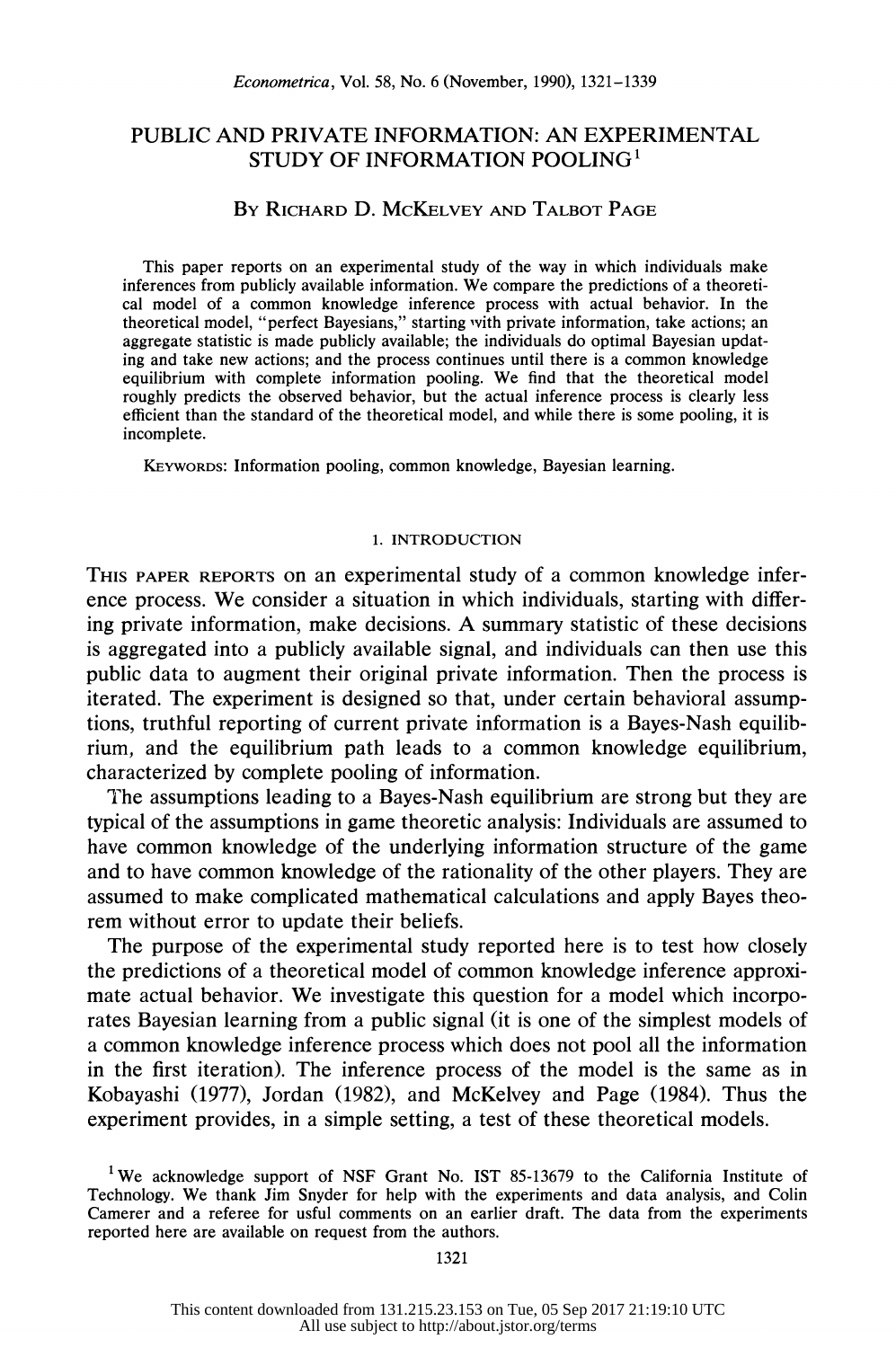To explore how well the theoretical model predicts behavior, we looked at three types of evidence. First we looked at individual use of private information. Second we looked at use of public information. And third we constructed an empirical measure of the closeness of fit between the prediction and the actual behavior. In focusing on the predictive performance of the model, we did not attempt to evaluate directly the realism of the assumptions. (Our own view is that the assumptions are unrealistically demanding, and this provides a motiva tion to investigate the predictive performance of this and similar models.)

 The literature relating to our experiment can be briefly traced. Aumann (1976) initially defined the notion of common knowledge and showed that when two individuals start with a common prior over a probability space, if their posterior probabilities for some event become common knowledge, then the two posterior probabilities must be the same, with a consensus in beliefs. Geanakoplos and Polemarchakis (1982) specified an iterated process of infor mation exchange and showed that for the finite case the process would termi nate in a state where the posterior probabilities were the same and (generically) would fully reveal the original, privately held information.

 In a previous paper (McKelvey and Page (1985)), we generalized these results to the case where there are *n* individuals, and only an aggregate statistic (or signal) of the individuals' posterior probabilities is made public. In the general ization, the iterated process is a sequential reaction to the public signal (identical to Kobayashi's and Jordan's). We showed in the finite case that, under a monotonicity condition on the signal, the iterated process leads to consensus, and in many cases to complete pooling of the original, privately held informa tion. Brandenberger and Geanakoplos (1987) and Nielsen (1987) generalized the common knowledge theorem from an event to a random variable, and several researchers independently discovered a simple proof of the more gen eral result (see Nielsen et al. (1989)). The experiment consists of a simple example of the general learning process and uses a signal which satisfies the monotonicity condition.

 In previous experimental work, Forsythe, Palfrey, and Plott (1982), Plott and Sunder (1988), and McKelvey and Ordeshook (1985) also investigated how individuals use public information to augment their original private information, and whether in doing so, a rational expectations equilibrium is attained. In a laboratory securities market, Forsythe, Palfrey, and Plott found that through an iterated process there was rapid convergence to a rational expectations equilib rium. In another securities market experiment, Plott and Sunder found that when individuals have the same preferences, and when there is a complete set of contingent claims markets, there is rapid pooling of information, consistent with a rational expectations equilibrium; however, they also found that when preferences differ and when there is a single asset without contingent claims, there is relatively little pooling of information. In a voting model, where voters have access to poll data, McKelvey and Ordeshook (1985) found information pooling in which initially uninformed voters gain information from informed voters through the aggregate signals of a poll.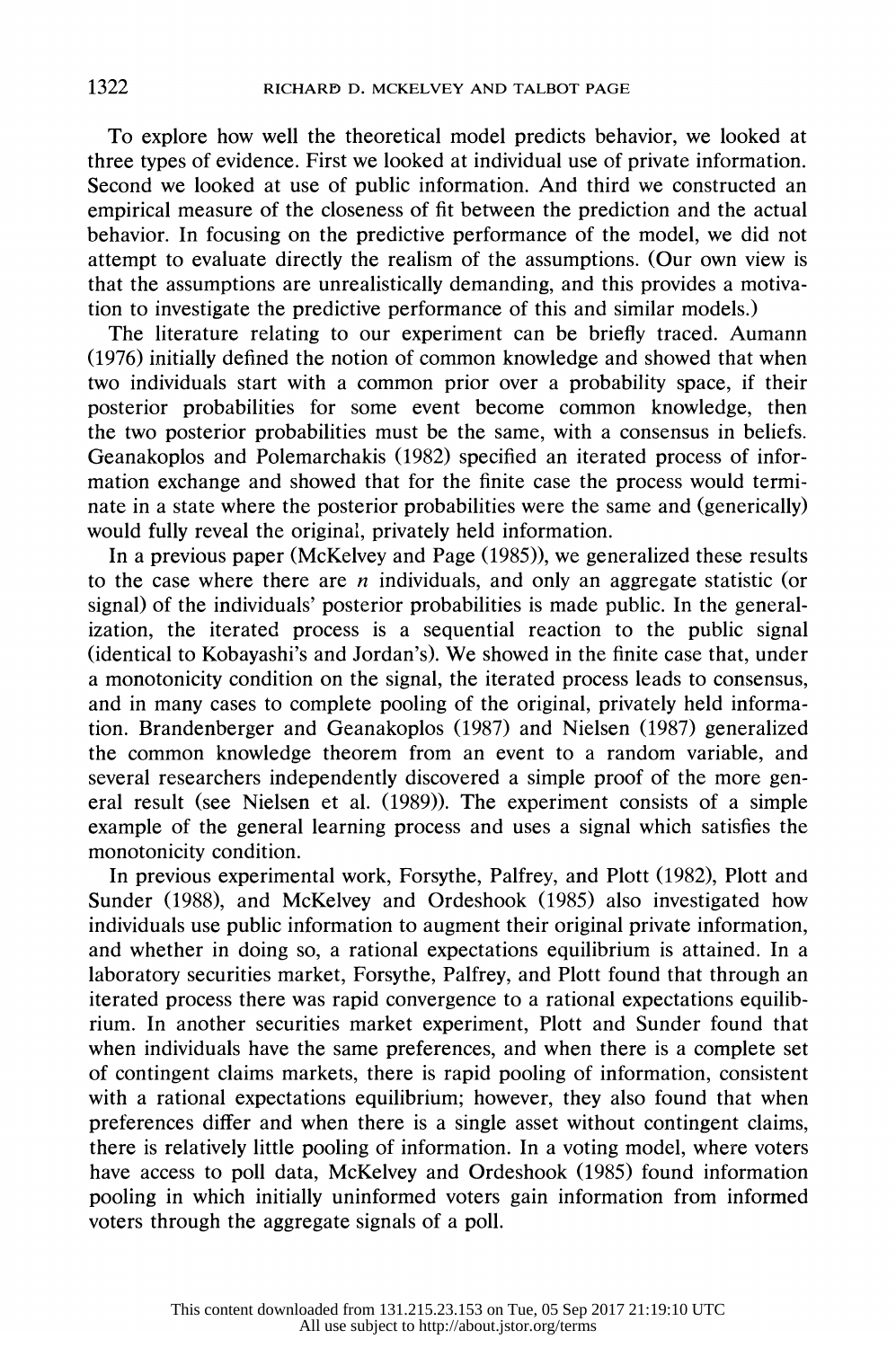In Forsythe, Palfrey, and Plott and in Plott and Sunder the inference processes are complicated because of the enormous number of potential inter actions among the individuals, and the optimal inference processes are not analyzed. In McKelvey and Ordeshook the inference process is analyzed but the working assumption is not altogether satisfactory (that during the adjustment process each of the uninformed voters believes each of the others is informed in spite of the changing poll results which imply that others are uninformed as well). Because of the simplicity of design used in this experiment we are able to analyze the optimal inference process in closed form.

# 2. EXPERIMENTAL DESIGN

 The study consists of several experimental sessions, each consisting of four individuals participating in four experiments. At the beginning of a session the instructions (Appendix A) are handed out and read aloud. So the instructions are common knowledge. In each experiment of a session there are three subjects and one assistant, with a different assistant for each experiment. Thus, each of the four individuals participates as a subject in three of the four experiments and as an assistant in the fourth.

 Each experiment in a session consists of an initial seeding of information (described below) followed by six rounds. At the end of every round each subject reports a number between zero and one. Each report is made privately to the experimenter and is unknown to the other subjects. The subjects know that at the end of a session they will be rewarded on the basis of their reports, the true state  $(A \text{ or } B)$ , and the other experiments of the session. The payoff rule, discussed in more detail below, provides an incentive, for each round, for each subject j to report j's current posterior probability for  $A$ . (We will call a report "truthful" if it equals the current posterior probability for  $A$ .) The subjects in the experiment are not informed of these theoretical expectations, and in fact, most are not acquainted with probability theory. The experiments are conducted in a way so that the subject need not understand that their reports are posterior probabilities.

 We conducted six sessions with inexperienced subjects who were participating in the experiment for the first time, and four sessions with experienced subjects who had participated previously. In all we conducted 10 sessions with 40 experiments. The subjects were undergraduates from the California Institute of Technology.

Each experiment has the following structure:

 Seeding of Initial Information: At the beginning of each experiment the assistant chooses, by chance, one of two true states of the world, which we call state A and state B. Each state has probability of one-half of being chosen. The subjects do not know which state is chosen, but each is given the following private information on the event: if the state is  $A$ , each subject observes the number of successes in ten trials from a Bernoulli process with parameter 0.6. If the state is  $B$ , each subject observes the number of successes in ten trials of a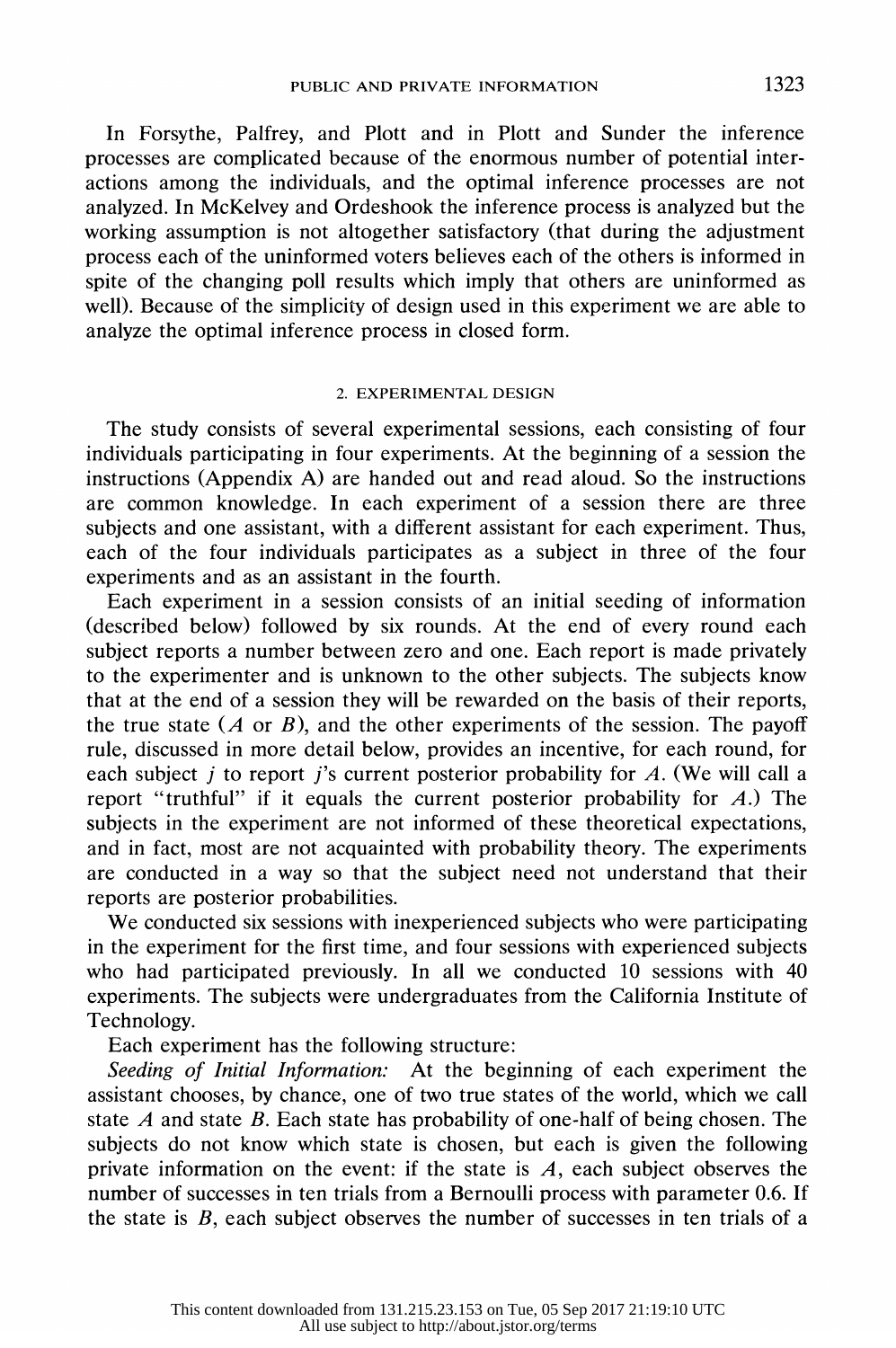Bernoulli process with parameter 0.4. So, among the three subjects, a total of 30 independent trials are observed, and each subject's private, initial information is based on a different ten trials from the same process.

Round One: After receiving their private information, each subject is asked to report a number between zero and one. The three reports are then collected, and the simple average of the three is made publicly available, by writing it on the blackboard. The subjects can then make inferences from it to augment their private information.

Round Two: Next, a second report is elicited from each of the subjects. It is important to note that the subjects observe no new private information prior to making their second and subsequent reports. The second round reports of all the subjects are collected and the average written on the blackboard, as the second public signal.

 Rounds Three through Five: The same procedure is repeated: a third report is elicited and the average made public; a fourth report elicited and the average made public; and a fifth report elicited (but not made public).

Round Six: In the sixth round of each experiment we make all the original private information public, by writing on the blackboard the total number of successes in the 30 Bernoulli trials. Then the sixth and final report is elicited. The last round provides evidence on whether or not the subjects believe that there is a pooled information equilibrium by the fifth round. If they do, there should be no change from the fifth to the sixth reports.

 The Incentive Mechanism: The incentive mechanism used in the experiment is based upon a Proper Scoring Rule (PSR). PSRs provide incentives for an individual  $j$  to reveal  $j$ 's current posterior probability of an event. More specifically, if  $j$  is asked to report a number and is rewarded by a PSR for an event  $E$ , j will maximize j's expected payoff by reporting j's current posterior probability for  $E$  (see Savage (1971)).

 The PSR used in this study is a quadratic loss rule (or the Brier rule). This rule has been used extensively in the evaluation of probabilistic weather forecasts (see Murphy and Winkler (1970)), and is the same in expectation as the rule used by Grether (1981), except for an extra gift in Grether's mecha nism. The quadratic loss rule has the property of providing incentives for research which are invariant with respect to the current posterior probability (see Page (1988) for a discussion of research incentives from PSR).

The quadratic loss rule is defined as follows. If the state is A, write  $s = 1$ ; if the state is B, write  $s = 0$ . Let individual j's report be r (and remember that j makes j's report before j observes the true state). Then define individual j's payoff as

$$
(1) \qquad 1-(r-s)^2.
$$

Writing j's current posterior probability for A as  $q$ , it is easily checked that j's expected payoff is

$$
(2) \qquad (2r - r^2)q + (1 - r^2)(1 - q)
$$

and that this is maximized at  $r = q$ .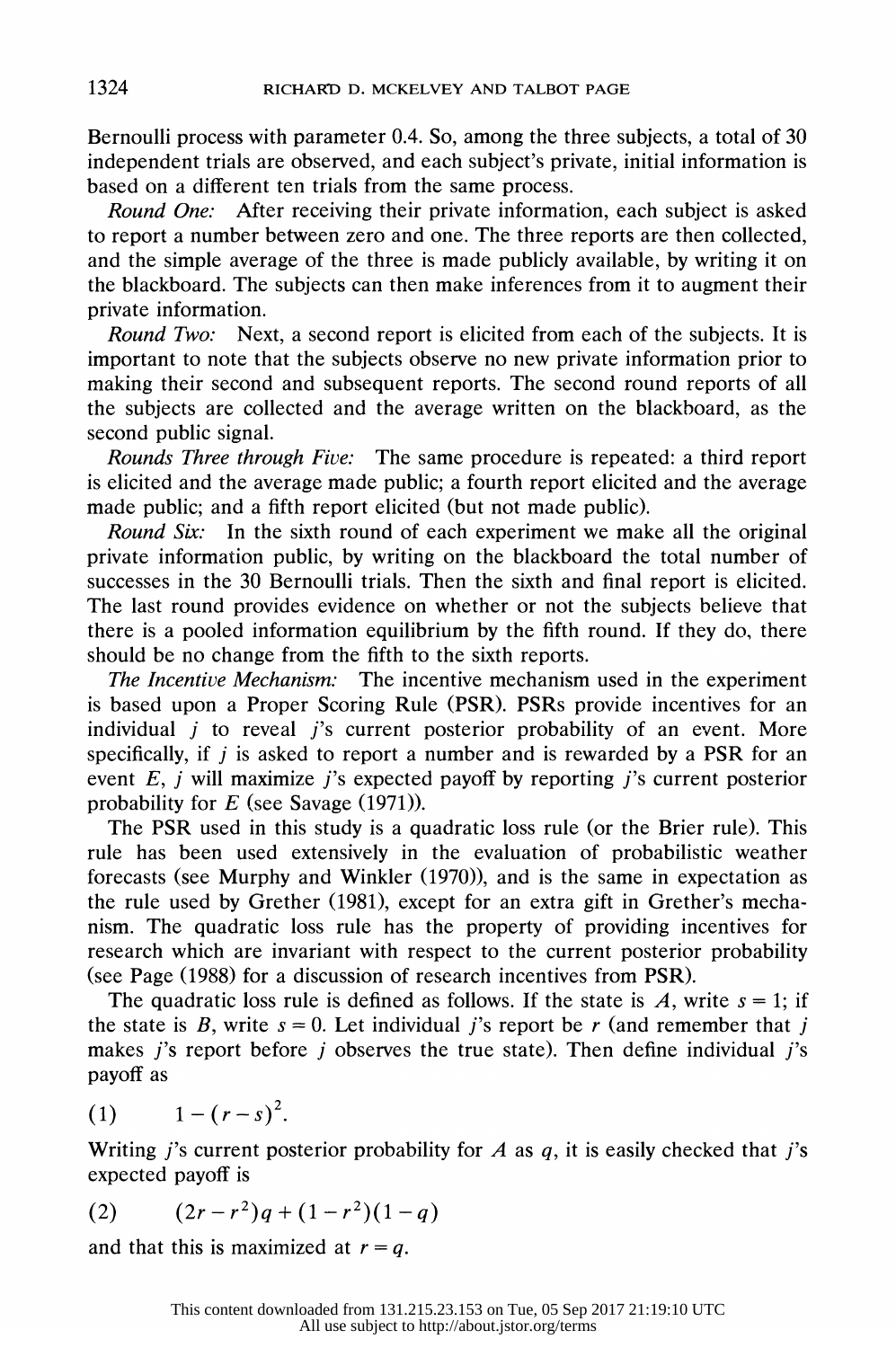In an experimental context, there is a well-known problem with PSRs. They are "flat"-even though they provide an incentive for (risk neutral) individuals to report their current posterior probability, they do not provide a strong incentive, relative to the experimenter's expected cost of running the experi ment, for the subjects to make inferences and calculate probabilities. The quadratic loss rule illustrates this problem. In our normalization of the rule (1), the individual's payoff is bounded between zero and one. Thus the rule exhibits individual rationality in the sense that individual  $j$  cannot lose by participating in the experiment. However, *n* can be guaranteed 0.75 by neglecting *j*'s private information and reporting  $0.5$ . In the extreme case where  $j$  has perfect informa tion j could only earn an additional 0.25 by reporting i's current posterior probability (by reporting  $r = 1$  when the state is A, and  $r = 0$  when the state is B). Usually, as in the case of this experiment, an individual's information is imperfect, so that only a fraction of the remaining 0.25 is obtainable through optimal inference and reporting.

 To sharpen the incentive of the scoring rule, and to relax the assumption of risk neutrality, we modify the payoff rule in two ways in our experiments. First, like Grether, we use a lottery version of a PSR to relax the assumption of risk neutrality. For each report of each subject, the following lottery is conducted at the end of the session. If subject  $\dot{\jmath}$  reports  $\dot{\jmath}$  for a particular round and the true state is A, j's probability of winning the lottery is  $2r - r^2$ ; if j reports r and the true state is B, j's probability of winning the lottery is  $1 - r^2$ . A table of probabilities, for each r in increments of 0.02, is provided in the instructions to the subjects (See Table Al in Appendix A). By the construction of the lottery, an individual's probability of winning a lottery is given by expression (2) and that probability is maximized by reporting  $r = q$ .

 Second, instead of paying a fixed amount for each lottery won, we pay according to a sliding scale. After all the lotteries in the session are conducted, we determine the total number of wins (6 reports per subject in each experi ment, times 3 experiments per session, equals 18 reports and 18 lotteries for each subject in a session). Then an individual's payment is made according to Table I.

 The second modification helps increase the research incentive of the scoring rule by increasing the possible variance in payoffs in the range of likely

| Number of Wins | Payment in Dollars |  |  |  |
|----------------|--------------------|--|--|--|
| 18             | 22                 |  |  |  |
| 17             | 19                 |  |  |  |
| 16             | 16                 |  |  |  |
| 15             | 13                 |  |  |  |
| 14             | 10                 |  |  |  |
| 13             |                    |  |  |  |
| 12             |                    |  |  |  |
| $11$ or        | 3                  |  |  |  |
| fewer          | 3                  |  |  |  |

TABLE I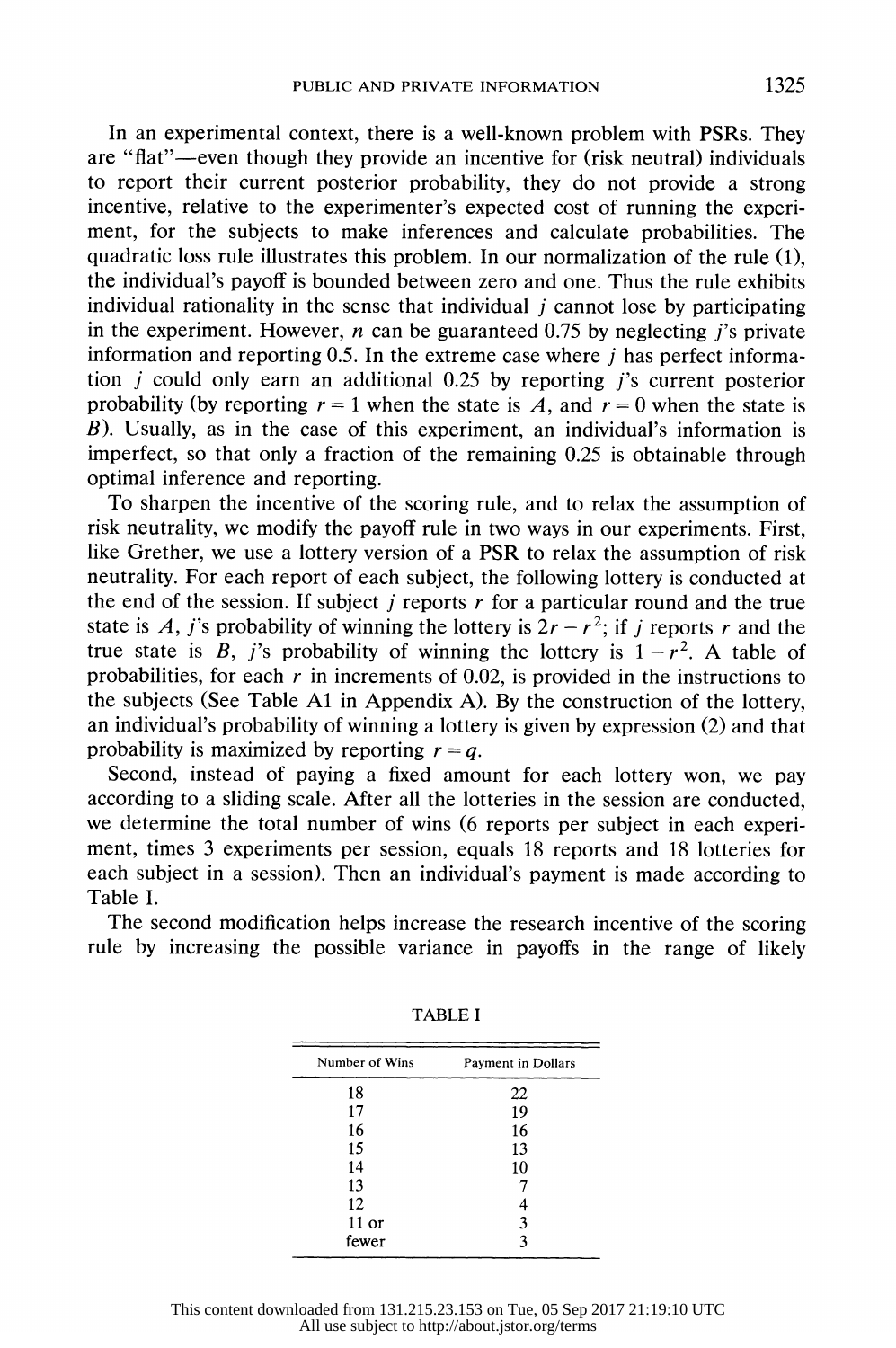outcomes. However, this modification introduces the potential of "bankruptcy" midway through the experiment: i.e., if the lotteries are computed as the experiment proceeds, then subjects might find themselves in a position where they have already lost more than six lotteries, and hence any reports they make from then on are irrelevant for their payoff. To avoid this problem, the lotteries are conducted at the end of the session. Thus, although there is an ex-post possibility of bankruptcy, this does not affect the incentive properties of the rule in an ex-ante sense, since the subject always has some positive expectation of not being bankrupt when making the decision.

 Under a fairly weak assumption on preferences, truthful reporting of current posterior probabilities is a Bayes-Nash equilibrium to the game defined by a session. The assumption is that each individual prefers one lottery to a second if the first stochastically dominates the second. See Appendix B for details.

### 3. THE COMMON KNOWLEDGE INFERENCE PROCESS

 In this section, we describe the common knowledge inference process, and show how it applies to the experiment we have designed.

We start with a set of *n* individuals,  $N = \{1, 2, ..., n\}$ , who each have a common prior probability distribution over a probability space. Thus, we have the following structure:

$$
(\Omega, \mathcal{F}, \rho)
$$
, a probability space,  
\n $A \subseteq \Omega$ , an event of interest,  
\n $\pi^1 = (\pi_1^1, \pi_2^1, ..., \pi_n^1)$ , a collection of initial information partitions,  
\n $h: [0,1]^n \to \mathbb{R}$ , an aggregation function.

We assume  $\Omega$  is finite, with  $\rho(\omega) > 0$  for all  $\omega \in \Omega$ . We let  $\mathcal F$  be the set of all subsets of  $\Omega$ , and  $\rho: \mathcal{F} \rightarrow R$  be a probability measure representing the common prior. The partition,  $\pi_j^1$ , is individual j's initial information partition, with  $\pi_j^1(\omega)$  representing the element of  $\pi_j^1$  containing  $\omega$ . So if  $\omega$  occurs, then individual j is informed that  $\omega \in \pi_j^1(\omega)$ . Since  $\Omega$  is finite, we can enumerate  $\pi_i^1 = {\pi_{ii}: 1 < i < I_i}$ , where  $\pi_{ii}$  is the *i*th element of *j*'s initial partition. Finally,  $h: [0, 1]^n \to \mathbb{R}$  is an aggregation function, where [0, 1] is the closed unit interval.

 We now consider the following iterative process, which is defined inductively on the period t. For each  $j \in N$ , define, for any  $\omega \in \Omega$ ,

$$
q'_{j}(\omega) = \rho\big(A\big|\pi'_{j}(\omega)\big),
$$
  
 
$$
q'(\omega) = \big(q'_{1}(\omega),...,q'_{n}(\omega)\big),
$$

and, for any  $\omega \in \Omega$ , define  $H'(\omega) = \Omega$ , and

$$
H^{t+1}(\omega) = {\omega' \in H^{t}(\omega) | h(q^{t}(\omega')) = h(q^{t}(\omega)) },
$$
  
\n
$$
H^{t+1} = {H^{t+1}(\omega) | \omega \in \Omega},
$$
  
\n
$$
\pi_j^{t+1} = H^{t+1} \vee \pi_j^t = H^{t+1} \vee \pi_j^1.
$$

Here  $H^{t+1} \vee \pi_i^t$  is the refinement of the two partitions,  $H^{t+1}$  and  $\pi_i^t$ .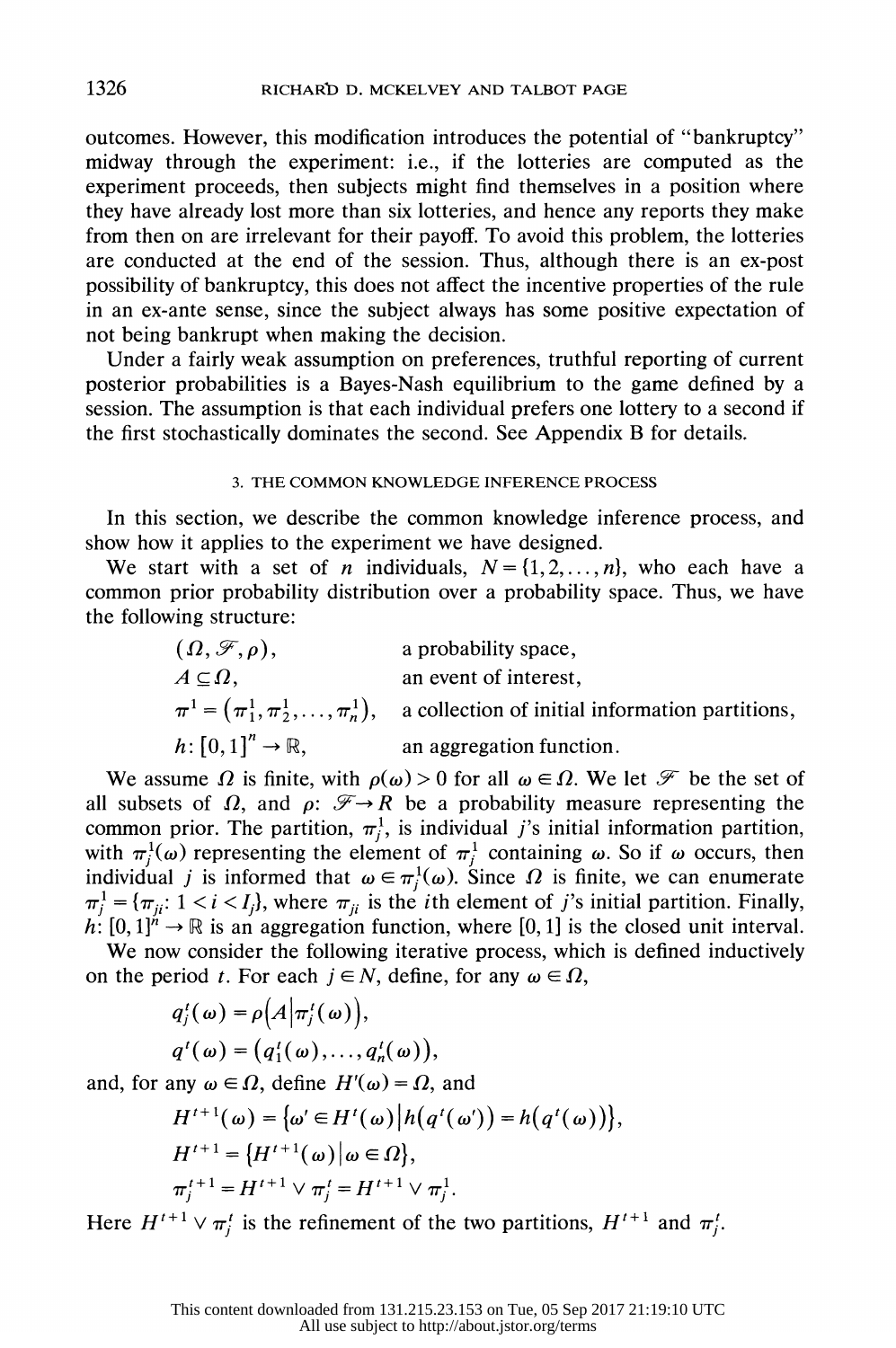This process represents the sequence of events that occurs if individuals iteratively learn from public information. Thus,  $q_i^t(\omega)$  represents j's posterior probability for  $A$  given j's current private information. We assume that at time t, each individual computes  $q_i^i(\omega)$ , and then  $h(q^i(\omega))$  is publicly announced. Then  $H^{t+1}$  is a partition representing the publicly available information at time  $t + 1$ , while  $\pi_j^+$  is a partition representing individual j's private information (as refined by the public information) at time  $t + 1$ .

 Using results of Bergin and Brandenburger (1990) on the equivalence of additive separability and stochastic regularity, the theorem of McKelvey and Page (1986) can be stated:

 THEOREM: If h is additively separable into strictly monotonic components, then there is a T such that, for all  $t \geq T$ , and all  $\omega \in \Omega$ ,  $q_i^t(\omega) = \rho(A|H^T(\omega))$ .

 Thus, eventually, the iterative process of public announcement will achieve consensus.

 Our experiment parallels exactly the above theoretical model: In our experi ment,  $n = 3$ , so  $N = \{1, 2, 3\}$ . Then, we set

$$
\Omega = S \times Y^3, \text{ where } S = \{0, 1\} \text{ and } Y = \{0, 1, 2, ..., 10\},
$$
  

$$
\rho(\omega) = \begin{cases} (.5)(.6^{y_1 + y_2 + y_3})(.4^{30 - y_1 - y_2 - y_3}) & \text{if } s = 1, \\ (.5)(.4^{y_1 + y_2 + y_3})(.6^{30 - y_1 - y_2 - y_3}) & \text{if } s = 0, \end{cases}
$$

where  $\omega = (s, y_1, y_2, y_3)$ ,

$$
A = \{ \omega \in \Omega | s = 1 \},\
$$
  

$$
\pi_j^1 = \{ \pi_{ji}^1 | 0 \le i \le 10 \},\
$$

where

$$
\pi_{ji}^1 = \big\{\omega \in \Omega \, | y_j = i \big\},\
$$

and

$$
h(r) = (r_1 + r_2 + r_3)/3,
$$

where h is additively separable into the strictly monotonic components,  $r_i/3$ .

 By direct calculation we find that for the experiment the refinement process terminates in three periods  $(T = 3)$  and that at the beginning of the third period if all the players are fully rational Bayesians, each has obtained the pooled information. Moreover, there is complete pooling by the third period if the subjects are constrained to report in even hundredths as in the table of Appendix A.

 To illustrate the process of inference, we give an example. We suppose that the first subject observes 4 successes, the second subject observes 8, and the third observes 5, so  $y = (y_1, y_2, y_3) = (4, 8, 5)$ . Before the private information is observed, each subject has a prior of  $\rho(A) = .5$  that the state is A. With the private information, each player's posterior probability is calculated by Bayes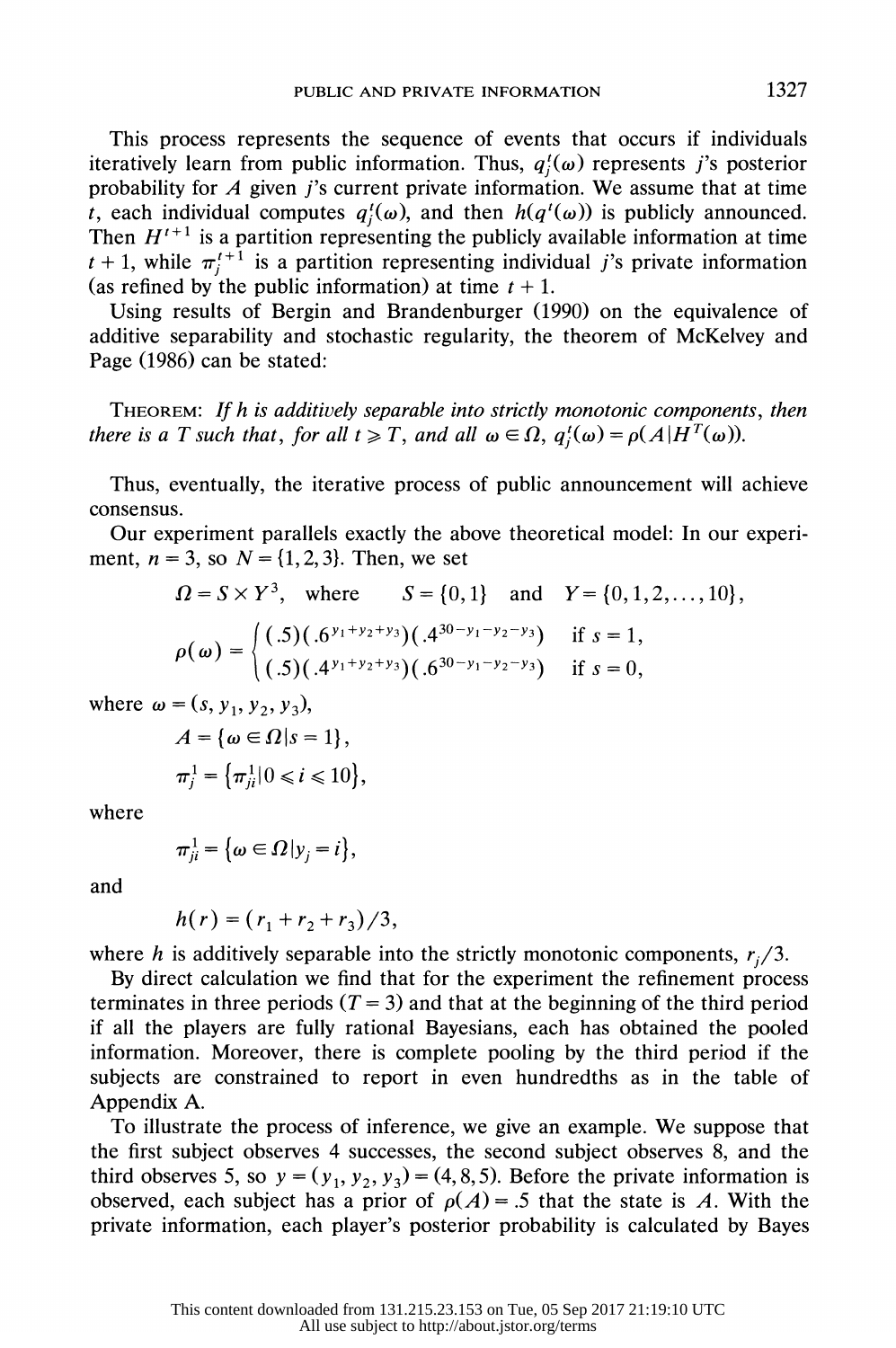| Number of                  | Posterior                                     |
|----------------------------|-----------------------------------------------|
| <b>Successes</b>           | Probability                                   |
| y <sub>j</sub>             | $\rho(A y_i)$                                 |
| 0<br>2<br>3<br>4<br>5<br>6 | .02<br>.04<br>.08<br>.16<br>.30<br>.50<br>.70 |
| 7                          | .84                                           |
| 8                          | .92                                           |
| 9                          | .96                                           |
| 10                         | .98                                           |

 TABLE II FIRST PERIOD POSTERIOR PROBABILITIES OF A

 theorem, as shown in Table II. Thus, the first player's posterior probability is .30, the second player's is .92, and the third is .50. So  $q^{1}(\omega) = (.30, .92, .50)$ . At this point, the public information,  $h(q^{t}(\omega)) = (.30 + .92 + .50)/3 = .57$  is announced, and each subject can now try to learn from the public information.

 Now consider subject l's inference problem. Using the probabilities of Table II, subject 1 can construct Table III, which associates a public signal with each possible combination of private information for subjects 2 and 3. The  $(i, j)$ th element of the table is the public signal which results if  $y = (4, i, j)$ . From this calculation, subject 1 learns that the actual distribution of information must be one of two cases: (i) both subjects 2 and 3 observed 6 successes, or (ii) one subject observed 5 and the other observed 8. In this case, by using the public signal to augment l's private information, subject 1 comes close to inferring (a sufficient statistic for) the pooled information. Subject 1 learns that the total number of successes for the 30 Bernoulli trials is either  $4 + 6 + 6 = 16$  or

| TABLE III                                        |  |  |  |  |  |  |  |
|--------------------------------------------------|--|--|--|--|--|--|--|
| THE FIRST PUBLIC SIGNAL AS A FUNCTION OF PRIVATE |  |  |  |  |  |  |  |

 INFORMATION FOR SUBJECTS 2 AND 3a Subject 3's Private Information ( $y_3$ )

| Subject 3's Private Information $(y_3)$ |          |     |     |     |     |     |     |     |     |     |     |
|-----------------------------------------|----------|-----|-----|-----|-----|-----|-----|-----|-----|-----|-----|
|                                         | $\theta$ |     | 2   | 3   | 4   | 5   | 6   |     | 8   | 9   | 10  |
| 0                                       | .11      | .12 | .13 | .16 | .21 | .27 | .34 | .39 | .41 | .43 | .43 |
| 1                                       | .12      | .13 | .14 | .17 | .21 | .28 | .35 | .40 | .42 | .43 | .44 |
| 2                                       | .13      | .14 | .15 | .18 | .23 | .29 | .36 | .41 | .43 | .45 | .45 |
| 3                                       | .16      | .17 | .18 | .21 | .25 | .32 | .39 | .44 | .46 | .47 | .48 |
| 4                                       | .21      | .21 | .23 | .25 | .30 | .37 | .43 | .49 | .51 | .52 | .53 |
| 5                                       | .27      | .28 | .29 | .32 | .37 | .43 | .50 | .55 | .57 | .59 | .59 |
| 6                                       | .34      | .35 | .36 | .39 | .43 | .50 | .57 | .62 | .64 | .65 | .66 |
| 7                                       | .39      | .40 | .41 | .44 | .49 | .55 | .62 | .67 | .69 | .71 | .71 |
| 8                                       | .41      | .42 | .43 | .46 | .51 | .57 | .64 | .69 | .71 | .73 | .73 |
| 9                                       | .43      | .43 | .45 | .47 | .52 | .59 | .65 | .71 | .73 | .74 | .75 |
| 10                                      | .43      | .44 | .45 | .48 | .53 | .59 | .66 | .71 | .73 | .75 | .75 |
|                                         |          |     |     |     |     |     |     |     |     |     |     |

<sup>4</sup>Subject 1's private information is  $y_1 = 4$ . The  $(i, j)$ th element of the table is the public signal resulting if  $y_2 = i$  and  $y_3 = j$ .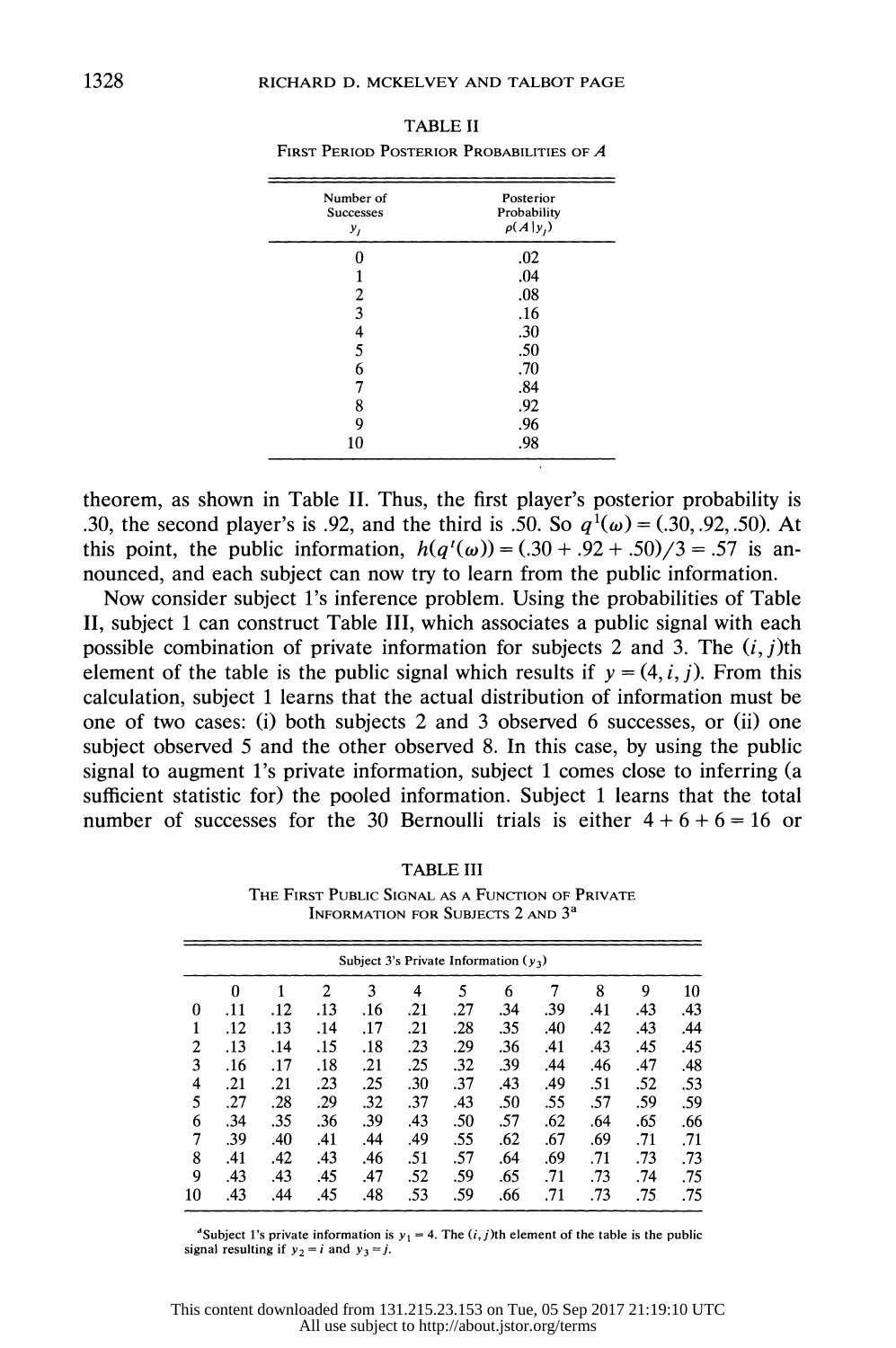$4 + 5 + 8 = 17$ . With this new information, subject 1 calculates an updated posterior probability of A, namely  $q_1^2(\omega) = .74$ , and submits this number as 1's second period report. Similarly, subjects 2 and 3 make their own inferences and submit their second period reports. The second aggregate signal is made public. From a similar line of reasoning, subject 1 can now make further inferences from the new public data and infer that the only way for this public signal to come about is for one of the others to have observed 5 successes and the other subject to have observed 8. Thus in the third period, subject 1 can infer that the total number of successes in the pooled sample is 17. The other subjects are also able to infer the pooled information after the second period signal, hence in the third and successive rounds, all subjects will have arrived at consensus, and their estimates of the posterior probability will all be based on the total pooled information available to the subjects.

#### 4. EXPERIMENTAL RESULTS

 Figure 1 illustrates the sequence of reports, as well as the optimal reports, for four typical experiments. It is apparent from the figure that, at best, the match of the actual to the optimal path is inexact. Other plots of actual and optimal paths show similar divergences. Given the demanding assumptions and compli cated nature of the model, we do not find the inexact match surprising, and we go on to ask more specifically how closely the model predicts actual behavior.

 Predictions for an Individual Bayesian Rationalist: In this subsection we consider predictions about individual choice that do not depend on that individ ual's ability to analyze the common knowledge inference process.

 First, because of the rounding off in the table of probabilities in Appendix A, it is clear that it is never in the interest of a rational subject to report either 0 or 1.<sup>2</sup> By the table, if j's posterior probability is q and j reports 0, j's lottery probability is  $(1 - q)$ ; if j reports .02, j's lottery probability is  $(1 - q) + (0.04)(q)$ . Since information is always incomplete in the experiment,  $0 < q < 1$  and by monotonicity the report .02 is always preferable to the report 0. By a similar argument the report of .98 is always preferred to a report of 1.00. Of the total of the 720 reports in all sessions, 47 were either 0 or 1. The inexperienced subjects reported 0 or 1 about 7% of the time, the experienced about 6%.

 Second, in the first and sixth rounds, we can analyze how well the subjects update based on an application of Bayes rule. In the first round, if all subjects are rational and adopt their Bayes-Nash equilibrium strategies for the entire experiment then they should each report truthfully their posterior probabilities. In the sixth round, all the original private information is made public, and each subject observes the total number of successes in the 30 Bernoulli trials. It is now a dominant strategy for each j to truthfully report j's posterior probability. In Figure 2a and Figure 2b we plot the predicted optimal reports against the actual reports for rounds 1 and 6. If the predictions were perfect, all the points

<sup>2</sup> In the sixth round, it is a dominated strategy to report 0 or 1. In the earlier rounds, if all other subjects are rational and adopt their Bayes-Nash equilibrium strategies for the entire experiment, then a similar argument can be made that for these rounds there should be no reports of 0 or 1.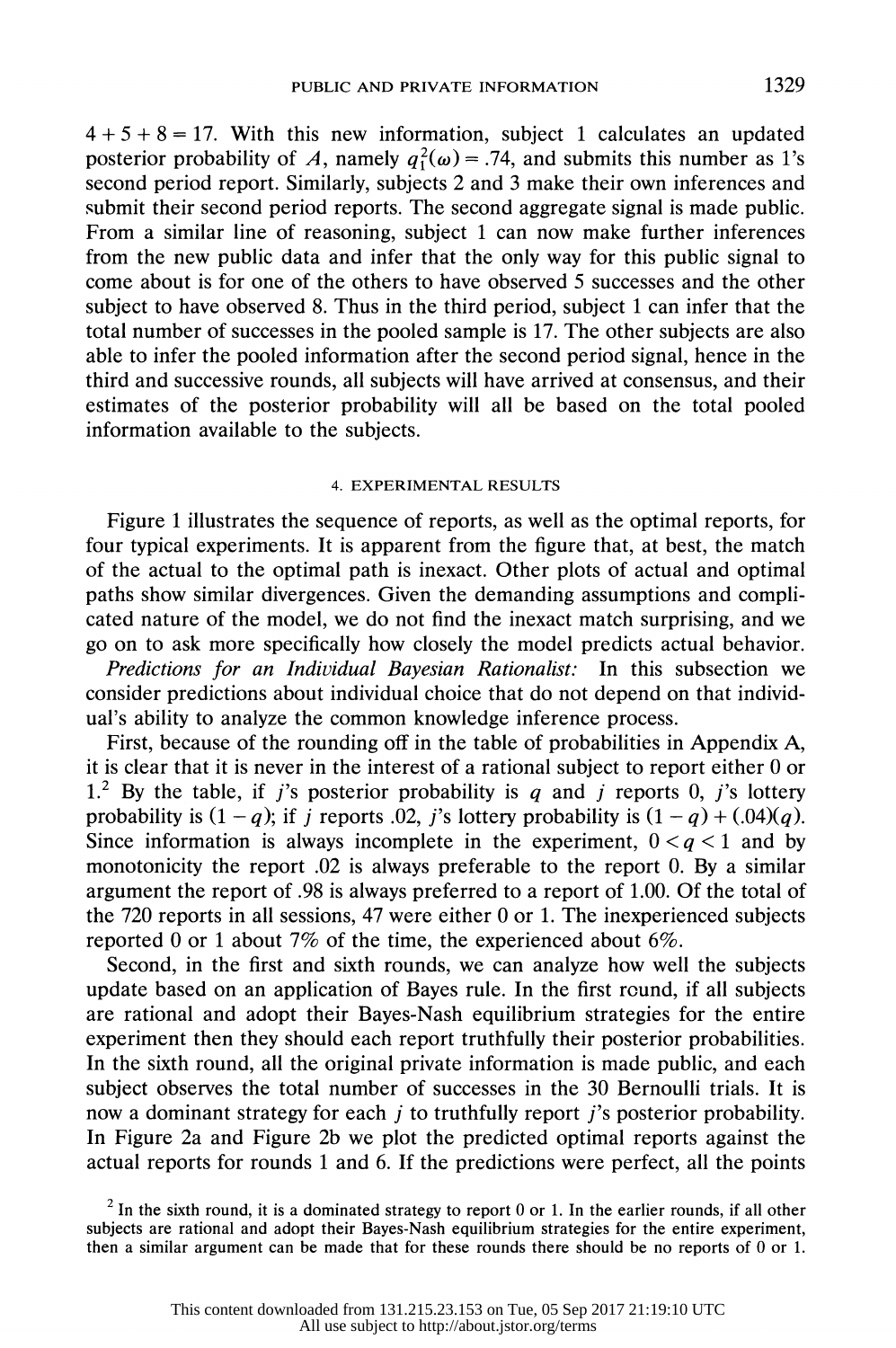

 would be on the diagonal. Instead, what we see is substantial variance, with subjects tending to report posteriors that are a convex combination of the prior and the correct posterior. For example, in round 1, a subject who observes four successes reports  $r = .4$  instead of the correct posterior probability of 0.3; a subject who observes 9 successes reports  $r = .8$  instead of the correct .96. This pattern, referred to as underconfidence by Edwards (1982), suggests that when faced with a single application of Bayes theorem, subjects underestimate the power of the data to modify the prior (see also Grether (1980)).<sup>3</sup> We see the same pattern in the sixth round reports.

 $3$  An alternate interpretation is that the subjects maintain a skeptical attitude towards the veracity of the experimental procedures. While we did not attempt to deceive the subjects and went out of our way to insure that the subjects could verify the experimental procedures we used were those we described in the instructions, we cannot eliminate this possibility. If the subjects distrusted any aspect of the experimental procedures, underconfidence could be a rational response.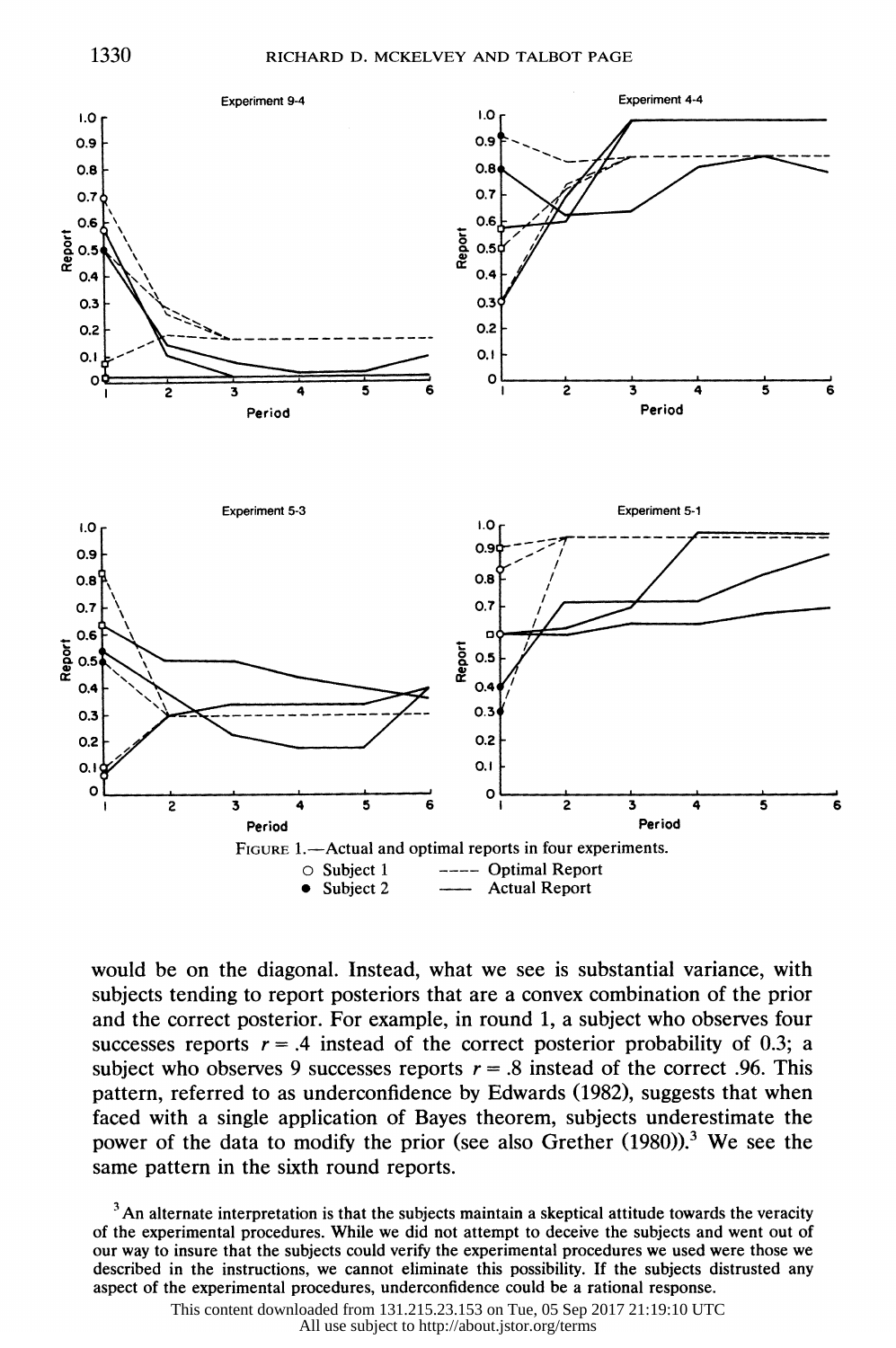

FIGURE 2b.-Actual report vs. optimal report (round 6).

This content downloaded from 131.215.23.153 on Tue, 05 Sep 2017 21:19:10 UTC All use subject to http://about.jstor.org/terms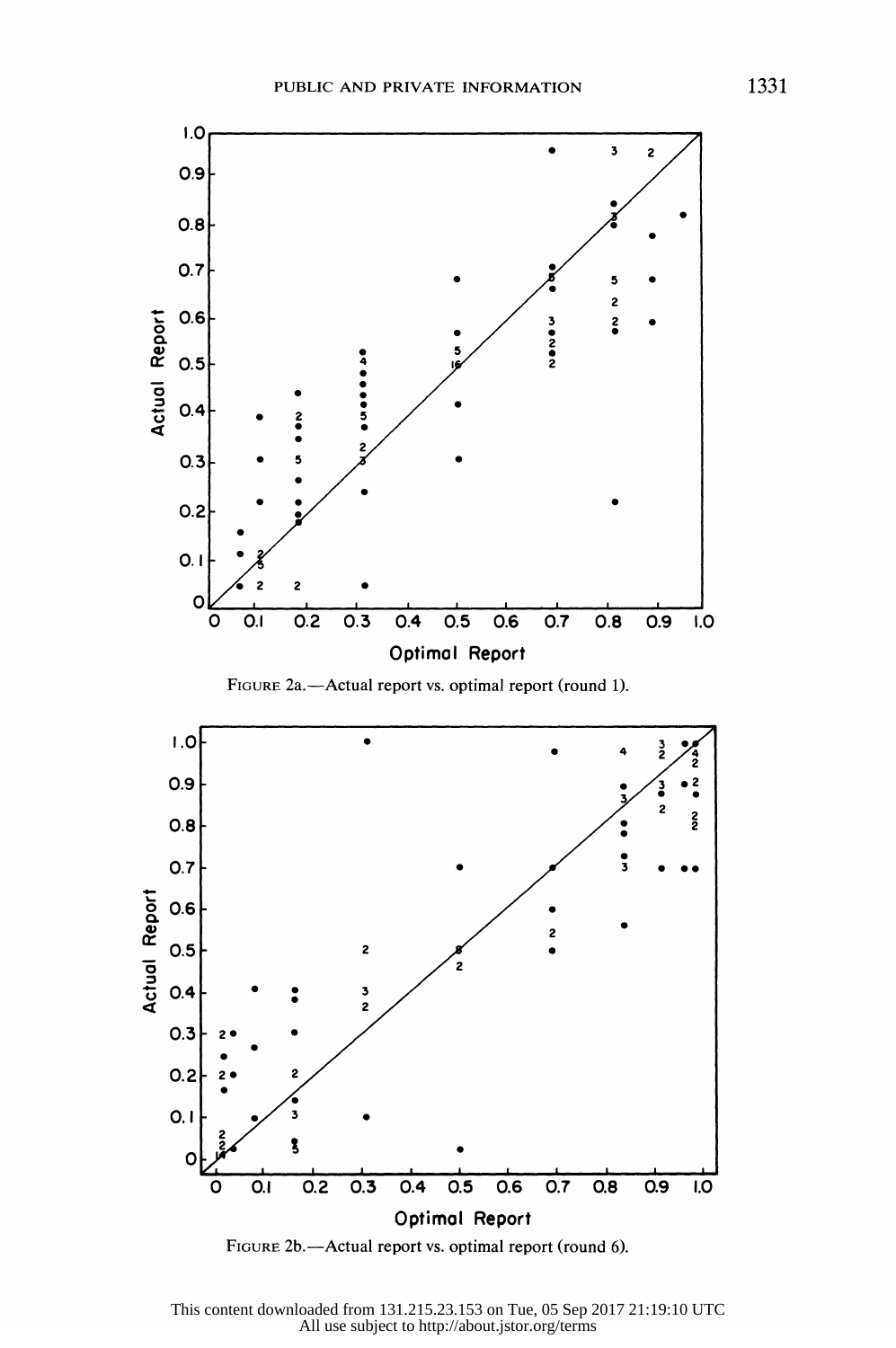|                   | C       | LPRI   | $LPUB_{t-1}$ | <b>LPOOL</b> | $R^2$ |
|-------------------|---------|--------|--------------|--------------|-------|
| $LREF_1$          | .009    | .805   |              |              | .61   |
|                   | (.088)  | (.059) |              |              |       |
| LREF              | $-.013$ | .642   | .966         |              | .68   |
|                   | (.087)  | (.069) | (.110)       |              |       |
| $LREF_{2}$        | .193    | .340   | 1.093        |              | .77   |
|                   | (.104)  | (.084) | (.080)       |              |       |
| LREF <sub>A</sub> | .092    | .332   | .889         |              | .77   |
|                   | (.110)  | (.093) | (.066)       |              |       |
| $LREF_{5}$        | .147    | .219   | .892         |              | .75   |
|                   | (.119)  | (.100) | (.066)       |              |       |
| $LREF_{6}$        | .052    | .141   | .537         | .382         | .79   |
|                   | (.110)  | (.105) | (.095)       | (.091)       |       |

# TABLE IV REGRESSIONS FOR ALL TEN SESSIONS

 Qualitative Predictions from the Vhole Model: In the experiment, the more complicated inference problem arises in rounds 1-5, where there is both private and public information to untangle. Here, roughly speaking, there could be two types of departure from the predicted, optimal path. The subjects could rely on the public information too little, in which case the public signal would not pool the private information. Or they could rely on the public signal too much, by discounting their private information, with the danger that the public signal becomes a random walk. If the subjects make the optimal inferences discussed in Section 2, they would begin by relying heavily on the private information and then gradually shift their reliance to the public signal as it came to incorporate the pooled information.

Table IV shows a series of regressions for all 10 sessions.  $LREF<sub>t</sub>$  is the log odds of the subjects' report in the tth round (reports of 0 were set to .02 and reports of 1.00 were set to 0.98). LPRI is the log odds of the correct Bayesian posterior probability, given a subject's private information.  $LPUB_{t-1}$  is the log odds of the public information in round  $t - 1$ , purged of the individuals' own immediate contribution. (From a public signal, each subject can infer the average of the others' reports for that round.  $LPUB_{t-1}$  is the log odds of the average of the others' reported probabilities for the preceding round. When subject  $j$  is making a report, it is the public signal from the preceding round which is available to j.)  $LPOOL$  is the log odds of the correct Bayesian posterior probability, given the pooled information. We use the log odds form to provide greater symmetry in the error term. Regressions with the untrans formed variables, with the odds, and with the log forms yield similar results, as do regressions disaggregated to the sessions of inexperienced and experienced subjects.

 We define the null hypothesis to be the case in which all the players are fully rational Bayesians. Under this hypothesis, in the first regression, if the subjects were making optimal inferences, the coefficient for the constant, C, would be 0,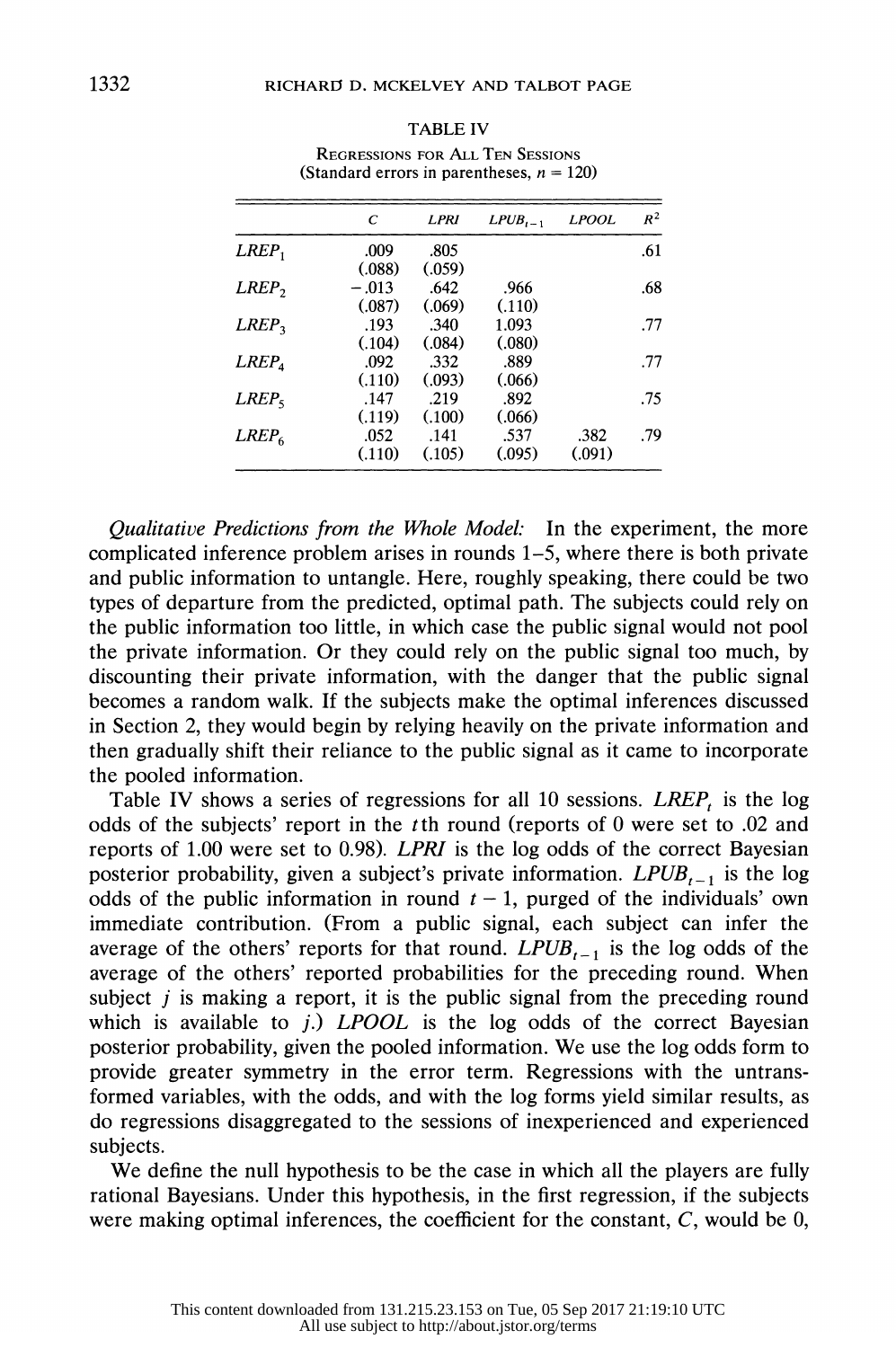and the coefficient for LPRI would be 1. On the basis of the data, we can reject this hypothesis at level  $\alpha = .01$ . The underconfidence noted in Figure 2 shows up here as a coefficient of LPRI less than 1 (it is .81).

Under the null hypotheses, in regressions  $4$  and  $5$ , the coefficients for  $C$ would be 0 and the coefficient for  $LPUB_{t-1}$  would be 1. These regressions also suggest rejecting the null hypothesis (although not so strongly). Under the null hypothesis, in regression 6, if the subjects were rational Bayesians (following the Bayes-Nash equilibrium path),  $LPUB_{t-1}$  and  $LPOOL$  would be equal, implying a singular moment matrix. If the subjects were "almost Bayes rational" or there were round off errors, the moment matrix would be nonsingular and the variables  $LPUB_{t-1}$  and  $LPOOL$  should explain most of the variance, but because of the high colinearity of  $LPUB_{t-1}$  and  $LPOOL$ , these variables would have large standard errors, and perhaps be individually insignificant. The coefficients of C and LPRI would be zero. If each subject were rational, but believed the others were not, the coefficient of  $LPUB_{t-1}$  would be zero, and the coefficient of LPOOL would be 1. The regression in period 6 does not fall into any of these categories. The coefficients of  $C$  and LPRI are not significantly different from zero, but we see that both  $LPUB_{t-1}$  and  $LPOOL$  have significant effects.

 Regressions 1, 4, 5, and 6 are correctly specified under the null hypothesis, but not 2 and 3. The correct specification for the latter two regressions would be a highly complicated nonlinear form. Nonetheless, these regressions are useful for qualitative comparison over the entire iterative process.

 The regressions rule out complete Bayesian rationality. But they nonetheless suggest a partial rationality. Note that in the first round, subjects rely heavily on their private information, but in each succeeding round they rely less on their private information and more on the public information. Here we see clearly the pattern whereby the subjects gradually discard their private information (LPRI) as it gets incorporated into the public signal  $(LPUB_{t-1})$ . The coefficients of LPRI begin at .81 in round one and decline monotonically through round five, with the standard errors monotonically increasing. This is the pattern we would expect if the subjects were making inferences somewhat close to the optimal inferences.

An Empirical Measure of Predictive Fit: To see how close the subjects come to optimal inference, we construct a measure of efficiency. First, we calculate  $ERO$ ,—the expected payoff in period t if all the subjects are rational. (To simplify the calculation we use a payoff structure in which winning a lottery is worth \$1 and losing a lottery \$3.) Next, we calculate  $ERA$ ,—the expected payoff in period  $t$  for the actual reports. These two expectations are shown in Figure 3, for sessions 1-6 (inexperienced subjects), and sessions 7-10 (experienced sub jects). By construction of this measure of efficiency, if subject  $j$  neglected  $j$ 's initial private information and the subsequent public information and reported only on the basis of j's original prior, j's  $ERA_t$  would be zero for all rounds.

The plots of  $ERA$ , show that for all three groups in each succeeding period from 1 to 4 the expected payoff increases for the actual reports. This means that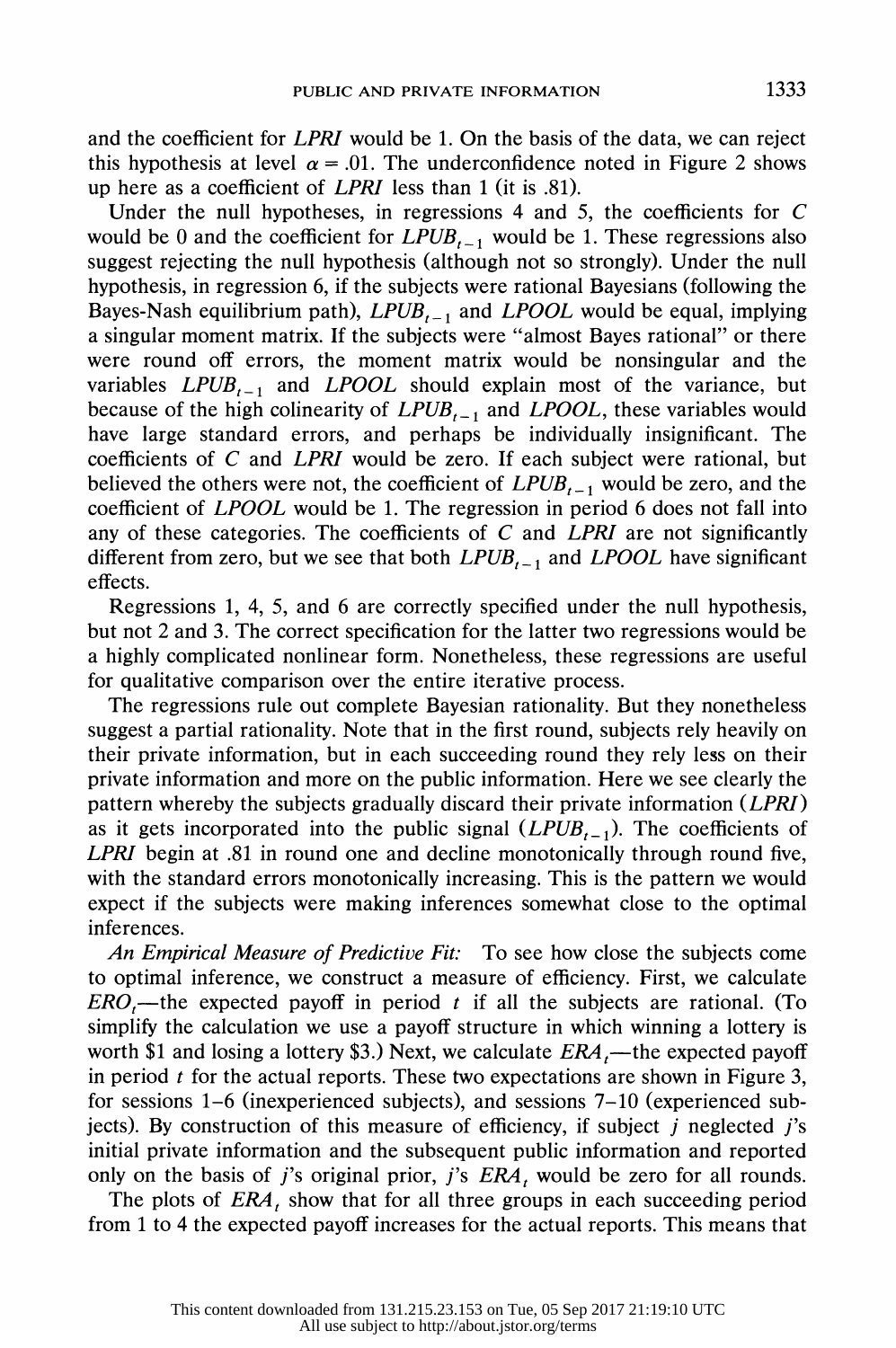

FIGURE 3.—Optimal and actual expected payoffs, by period.

 the subjects are making use of the private information in the first period and both private and public information in succeeding periods up to period 5. Compared to the optimal standard, the subjects are a little slow in beginning their adjustment and a little slow in finishing it (they seem to have "inferential inertia").

In period 5,  $ERA$ , actually declines. By the 5th period, preceding errors in inference and computation are fed back into the public signal, some several times, with possible compounding of errors. Thus, while the public signal tends to aggregate the originally dispersed information, as can be seen by the increase of  $ERA<sub>t</sub>$  in rounds 1–4 and by the regressions, it may also become contami nated as it compounds preceding errors. In sessions 1-6 and 7-10 the jump in  $ERA$ , from round 5 to 6 suggests that the subjects do not believe that the fourth public signal is an error-free pooled information posterior probability (which it isn't).

We define the relative efficiency for a whole session to be  $ERA_{t}/ERO_{t}$ . The efficiency for the inexperienced subjects (sessions 1-6) was 69 percent; for the experienced subjects (sessions 7-10) was 85 percent. But while it appears that there is indeed improvement in inference through learning, not all of this difference is attributable to learning.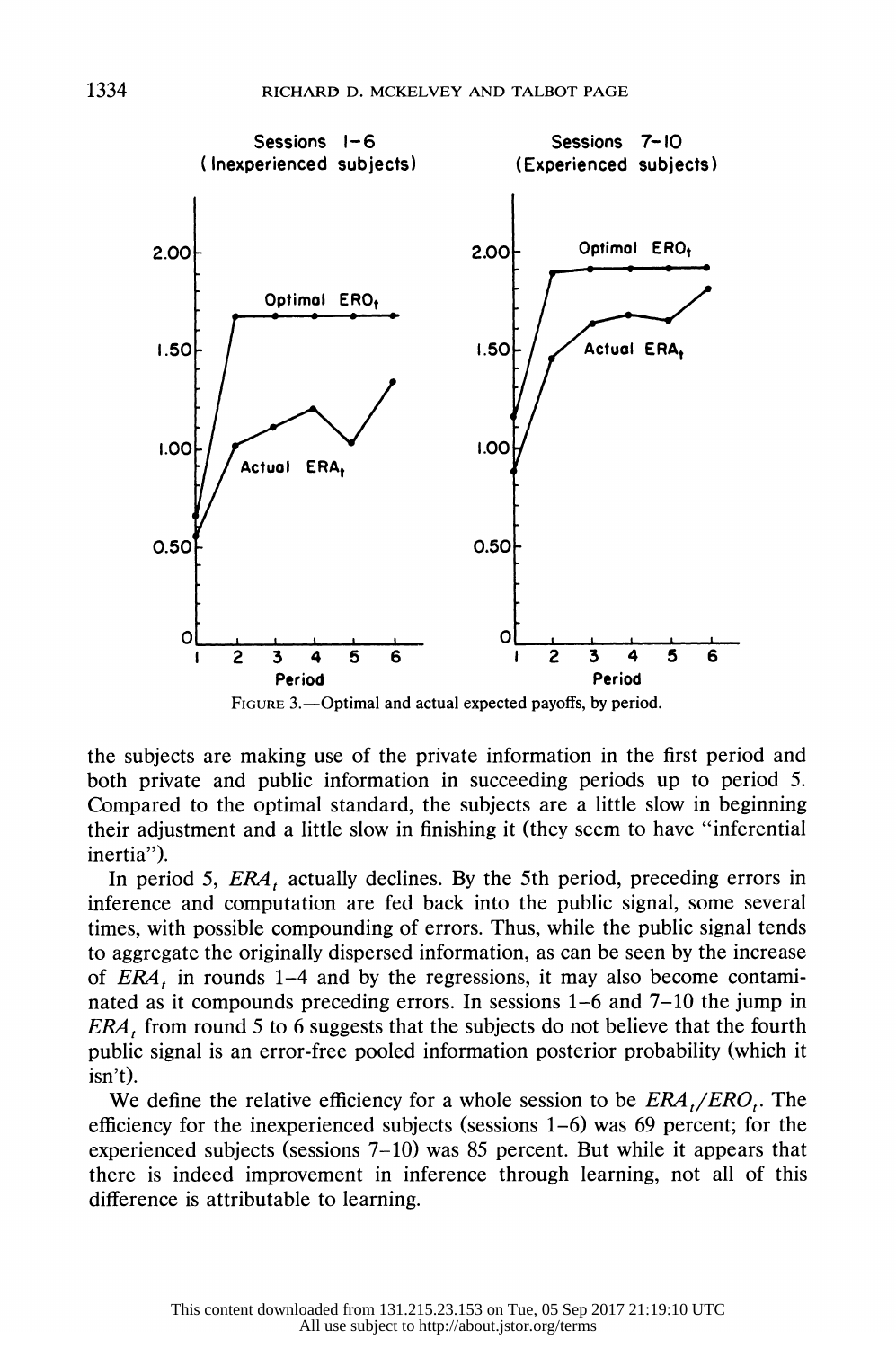### 5. CONCLUSION

 In this experiment, individuals make inferences on the basis of both private and public information. The experiment illustrates operational steps by which the behavior of rational individuals leads to a common knowledge equilibrium. The experiment is designed so that if the subjects are rational and each believes the others are rational, there should be complete pooling of information (in a utility relevant sense) by the third period. The optimal inference process provides a standard of reference to measure the efficiency of inference of actual individuals.

 In the experiment, we find clear evidence that individuals make use of the public information to augment their original private information and increase their expected payoffs. The public signal comes to incorporate the original private information. However, there is also clear evidence that the actual process of information pooling is imperfect.

 In the optimal inference process, rational individuals should begin by relying on their private information and then gradually shift to rely on the public signal as it comes to incorporate more and more of the original private information. We observe this shift in the regression analysis, but we also observe errors in the use of Bayes theorem, and other computational or inferential errors in reaction to the public signal.

 We define a measure of the efficiency of inference to be the ratio of the aggregate expected payoff under optimal inference. In the experienced group, the relative efficiency of the actual inference process is 85%; for the inexperi enced group 69%.

 An important empirical question is how closely actual behavior approximates the rational behavior of theoretical models. As a general conclusion, we would say that a rough approximation of the common knowledge inference pro cess (similar but simpler than those in Kobayashi (1977), Jordan (1982), and McKelvey and Page (1986)) is borne out in the experimental evidence. However, the actual inference process is clearly less efficient than the standard in the theoretical models, and while there is some pooling, it is incomplete.

 Division of Humanities and Social Sciences, California Institute of Technology, Pasadena, CA 91125, U.S.A.,

and

Department of Economics, Brown University, Providence, RI 02912, U.S.A.

Manuscript received November, 1985; final revision received October, 1989.

# APPENDIX A

#### EXPERIMENT INSTRUCTIONS

 This is an experiment on individual decision making. The purpose of the experiment is to study how individuals use two sources of information in making decisions about an unknown fact. You will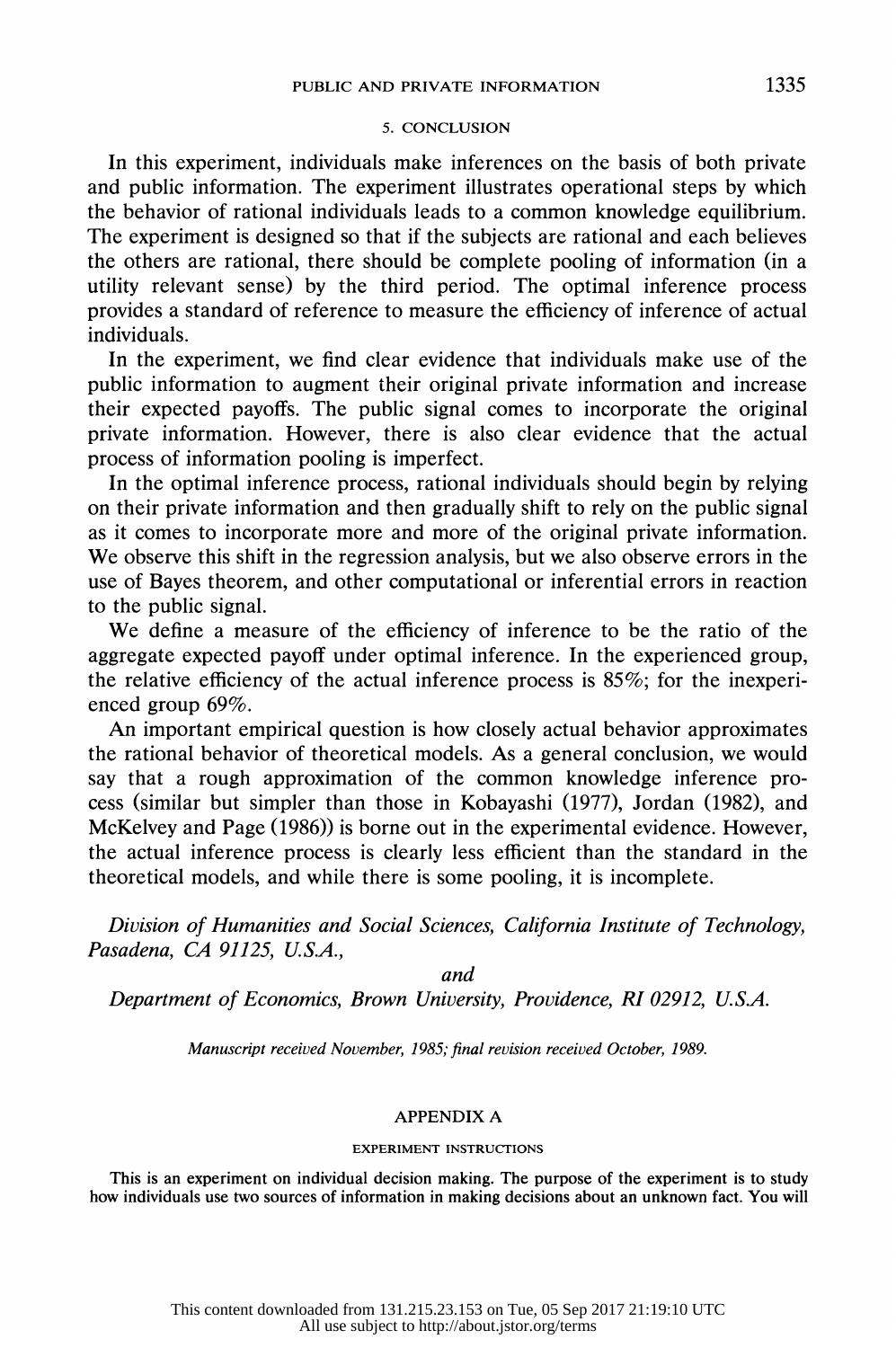be paid for your participation in the experiment. Your payments will depend partly on your decisions and partly on chance. If you are careful, and make good decisions, you have a good chance of making a considerable amount of money.

 The experiment is symmetric with respect to all the subjects. The instructions, the reward rule, and the lottery number table are the same for each of you. The experiment will be repeated four times. In each experiment one of you will be an assistant, and the rest will be subjects.

The Unknown Fact of the Experiment: Before you, you see two containers, each containing ten dice. All the dice are ten sided. In one container the dice are red and in the other the dice are white. Each red die has 6 marked faces and 4 unmarked faces, while each white die has 4 marked faces and 6 unmarked. At the beginning of each experiment, the assistant will select by chance one container of dice. The container of dice which is not selected will be set aside, and during the remaining part of the experiment, only the selected container of dice will be used. The unknown fact of the experiment, for you and the other subjects, is whether the dice selected are red or white.

Your Rewards: There are several rounds in each experiment. For each round, you will be required to choose a number,  $r$ , which we call your report. You will be paid for each round by means of a lottery corresponding to that round. Your probability of winning the lottery for a particular round depends upon the number  $r$  you report for that round, and upon the unknown fact. If the dice are red, and you report r, your probability of winning is read off from column 2 of the accompanying table. If the dice are white, your probability of winning is read off from column 3. For example, suppose you report  $r = .32$  for some round of the experiment. If the dice are red your probability of winning the lottery for that round is .538. If the dice are white, your probability of winning is .898. The probability of winning a lottery is related to your reported  $r$  as follows. If the dice are red, your probability of winning is  $2r - r^2$ . If the dice are white, your probability of winning is  $1 - r^2$ .

 At the beginning of each round of the experiment you will be given some information which you can use to assess how likely you think it is that the dice are red or white. At the end of each round you report on the worksheet: in column  $(1)$  your  $r$ ; in column  $(2)$  your probability of winning if the dice are red; in column (3) your probability of winning if the dice are white.

 At the end of the experiment, you will be told whether the dice are red or white. If they are red, circle all the numbers in column (2), for the experiment. If they are white, circle all the numbers in column (3), for the experiment.

 At the end of all 4 experiments your lotteries will be drawn and your earnings calculated. For each of your rounds, a three digit random number between .000 and .999 will be drawn. If it is less than the number you circled for that round, you win. If the random number is greater than or equal to your circled number, you lose. If you win, write  $a + in$  column (4) of the worksheet. Count the total number of wins for all three experiments, and read your payoff from the payoff chart on the blackboard.

Your Information: At the beginning of the first round, you will be given your own, private information concerning the unknown fact. After the container is selected the assistant will throw the dice from the container selected. You will be told how many of the dice have a marked face up. Record this information in the box, column (A) of the worksheet. This is your own, private information. Do not share it with the other subjects. Each of the others will also have his own private information in the form of an independent throw of the selected dice.

At the end of the first round, the assistant will record reported  $r$ 's from your worksheets. The average of all subjects' reported r's (including yours) will be written on the blackboard. This is your public information, which you can use to augment your private information in round two. Record this average of the reports in the box, column (B) of the worksheet (corresponding to round 2).

 At the end of round 2, the reports for that round will be collected and their average written on the blackboard. Write this public information in the box in column (B) (corresponding to round 3). In round 3, you can use this new public information to augment your original private information and the earlier public information.

 The following rounds will proceed in the same fashion. At the beginning of a round, you will be given new, public information, which is the average of the reports for the previous round. At the end of the round, you will make your new report, based upon the new information and the old information.

 The last round, round six, is a little different. The total number of marked faces appearing in all three samples (30 observations in all) will be written on the blackboard. At the end of this last round, with this additional public information, you will make your final report.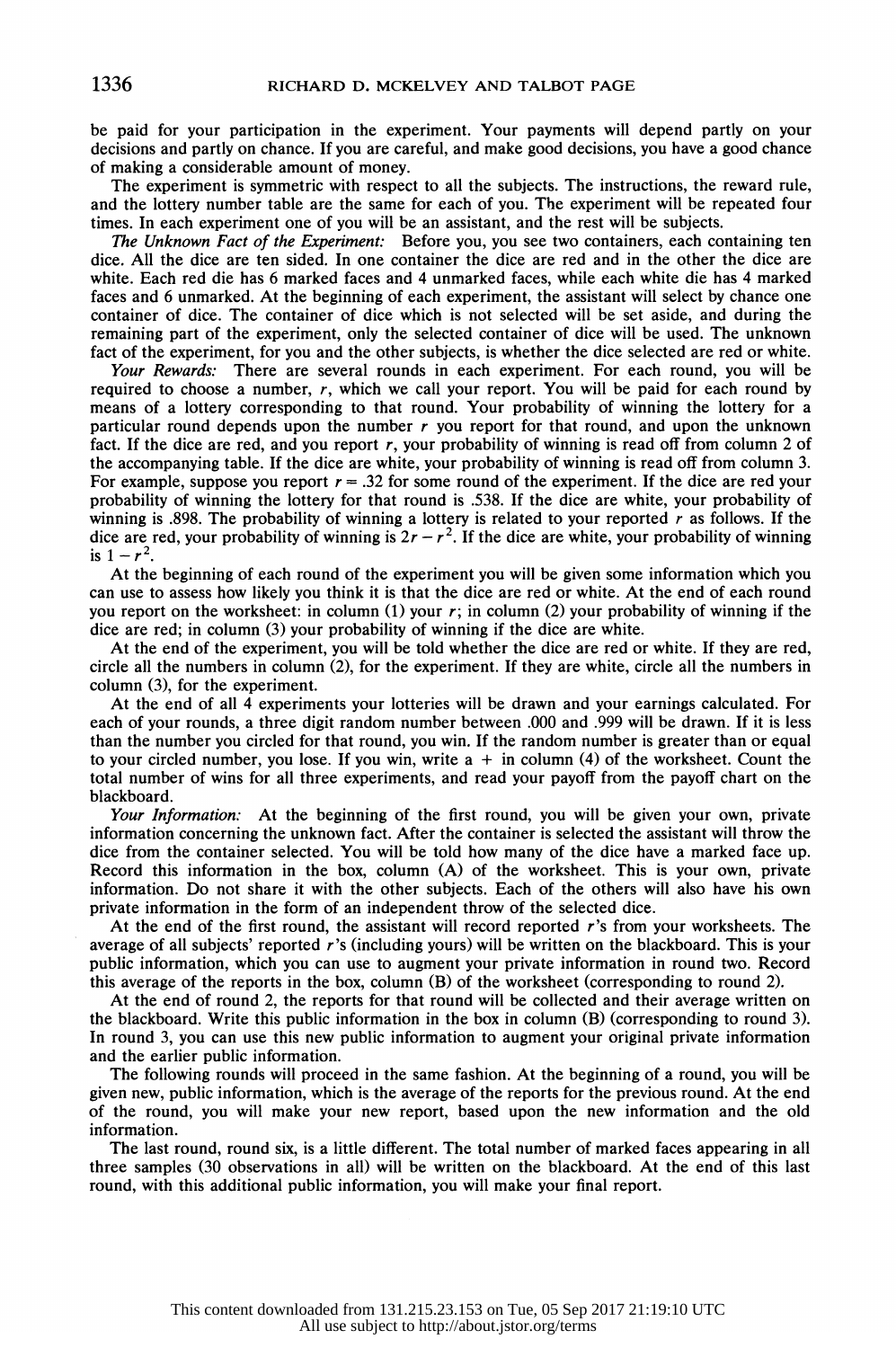| (1)              | (2)<br>(3)<br>Probability of Winning |                      | (1)              | (2)<br>(3)<br>Probability of Winning |                      |
|------------------|--------------------------------------|----------------------|------------------|--------------------------------------|----------------------|
| Your Report<br>r | If Dice<br>are Red                   | If Dice<br>are White | Your Report<br>r | If Dice<br>are Red                   | If Dice<br>are White |
| 0.00             | 0.000                                | 1.000                | 0.50             | 0.750                                | 0.750                |
| 0.02             | 0.040                                | 1.000                | 0.52             | 0.770                                | 0.730                |
| 0.04             | 0.078                                | 0.998                | 0.54             | 0.788                                | 0.708                |
| 0.06             | 0.116                                | 0.996                | 0.56             | 0.806                                | 0.686                |
| 0.08             | 0.154                                | 0.994                | 0.58             | 0.824                                | 0.664                |
| 0.10             | 0.190                                | 0.990                | 0.60             | 0.840                                | 0.640                |
| 0.12             | 0.226                                | 0.986                | 0.62             | 0.856                                | 0.616                |
| 0.14             | 0.260                                | 0.980                | 0.64             | 0.870                                | 0.590                |
| 0.16             | 0.294                                | 0.974                | 0.66             | 0.884                                | 0.564                |
| 0.18             | 0.328                                | 0.968                | 0.68             | 0.898                                | 0.538                |
| 0.20             | 0.360                                | 0.960                | 0.70             | 0.910                                | 0.510                |
| 0.22             | 0.392                                | 0.952                | 0.72             | 0.922                                | 0.482                |
| 0.24             | 0.422                                | 0.942                | 0.74             | 0.932                                | 0.452                |
| 0.26             | 0.452                                | 0.932                | 0.76             | 0.942                                | 0.422                |
| 0.28             | 0.482                                | 0.922                | 0.78             | 0.952                                | 0.392                |
| 0.30             | 0.510                                | 0.910                | 0.80             | 0.960                                | 0.360                |
| 0.32             | 0.538                                | 0.898                | 0.82             | 0.968                                | 0.328                |
| 0.34             | 0.564                                | 0.884                | 0.84             | 0.974                                | 0.294                |
| 0.36             | 0.590                                | 0.870                | 0.86             | 0.980                                | 0.260                |
| 0.38             | 0.616                                | 0.856                | 0.88             | 0.986                                | 0.226                |
| 0.40             | 0.640                                | 0.840                | 0.90             | 0.990                                | 0.190                |
| 0.42             | 0.664                                | 0.824                | 0.92             | 0.994                                | 0.154                |
| 0.44             | 0.686                                | 0.806                | 0.94             | 0.996                                | 0.116                |
| 0.46             | 0.708                                | 0.788                | 0.96             | 0.998                                | 0.078                |
| 0.48             | 0.730                                | 0.770                | 0.98             | 1.000                                | 0.040                |
| 0.50             | 0.750                                | 0.750                | 1.00             | 1.000                                | 0.000                |

 TABLE A TABLE OF LOTERIES FOR EXPERIMENTS

### APPENDIX B

 In this appendix we sketch the argument showing that truthful reporting is a Bayes-Nash equilibrium. (Recall that a truthful strategy for j is for j to report j's posterior probability for  $A$ , conditioned on *j's current* information set.)

First, consider j's strategy for a given, fixed information set in round t; call it  $\pi_{ji}^t$ . Recalling (2) and the first modification of the Brier rule, we note that in expectation for  $\omega \in \pi_{ji}^t$ , j's probability of winning the lottery in round t corresponding to j's report is given by (2) where q is j's posterior probability of A based on  $\pi_{ji}$ . As in Section 2, this probability is maximized by j reporting  $r = q$ . Setting  $r = q$ , we write j's maximized probability as

$$
\bar{p}(q) = (2q - q^2)q + (1 - q^2)(1 - q) = 1 - q + q^2.
$$

Thus  $\bar{p}$  is a convex function of q.

Second, consider the effect of a possible refinement of an element of j's partition,  $\pi$ , say from  $\pi$ to  $\{\pi_1, \pi_2\}$ , where  $\{\pi_1, \pi_2\}$  partitions  $\pi$ . Then writing  $q_1 = \rho(A | \pi_1)$  for j's truthful strategy when  $\omega \in \pi_1$  and  $q_2 = \rho(A | \pi_2)$  when  $\omega \in \pi_2$ , we have

$$
q = \rho(A|\pi_1)\frac{\rho(\pi_1)}{\rho(\pi_1) + \rho(\pi_2)} + \rho(A|\pi_2)\frac{\rho(\pi_2)}{\rho(\pi_1) + \rho(\pi_2)}
$$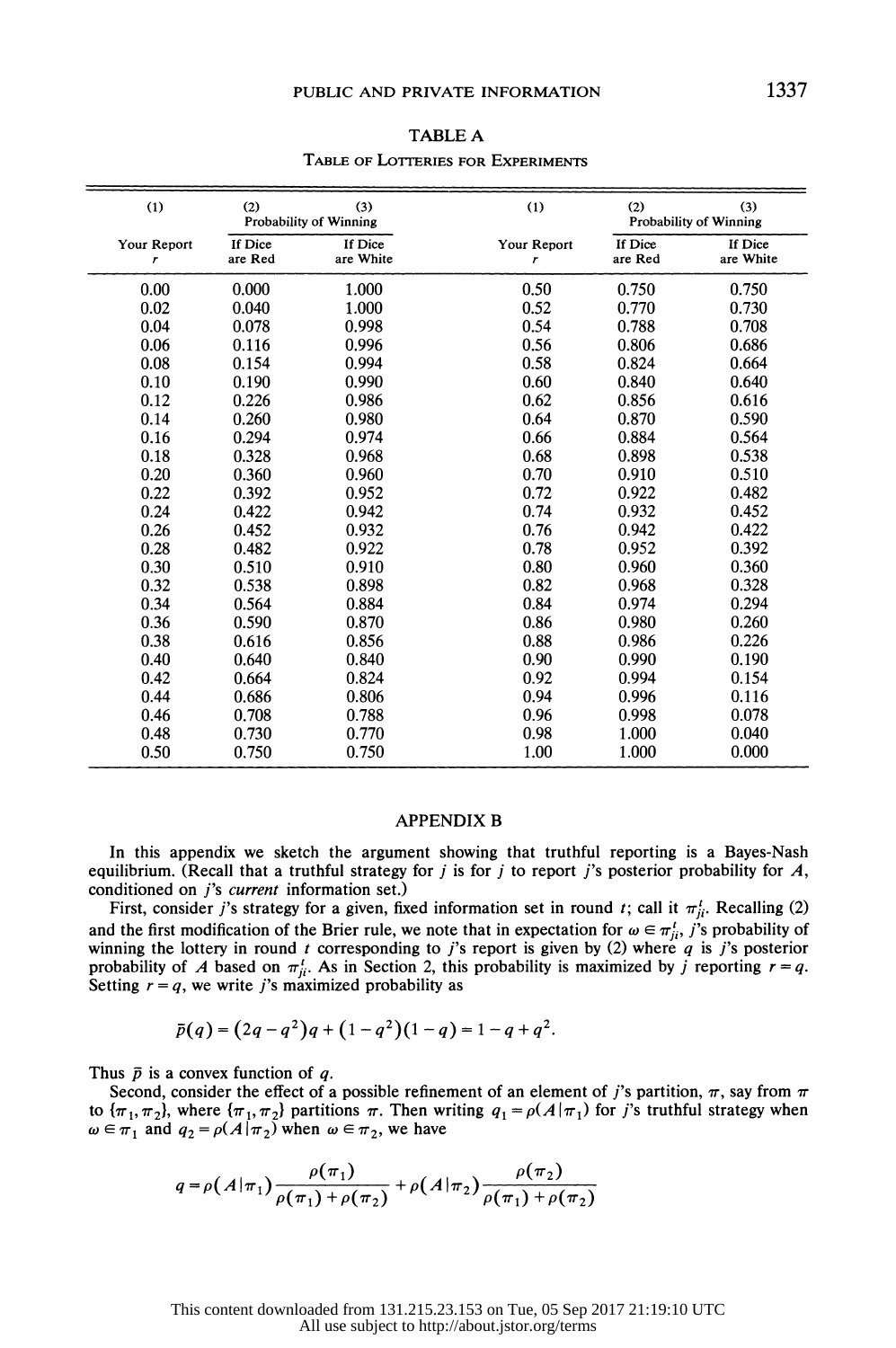so q is a convex combination of  $q_1$  and  $q_2$ . Since  $\bar{p}(\cdot)$  is a convex function,

$$
\bar{p}(q) \leq \bar{p}(q_1) \frac{\rho(\pi_1)}{\rho(\pi_1) + \rho(\pi_2)} + \bar{p}(q_2) \frac{\rho(\pi_2)}{\rho(\pi_1) + \rho(\pi_2)}
$$

where the right-hand side is  $i$ 's probability of winning the lottery when  $i$  reports truthfully under the refinement. More generally we can use Jensen's inequality to show that in expectation for  $\omega \in \pi$ a refinement of  $\pi$  (with truthful reporting) sometimes increases and never decreases j's probability of winning the lottery (compared with reporting  $q = \rho(A|\pi)$ ).

 Third, we consider what happens when every subject is reporting truthfully (and "myopically") round by round, and j considers a change from j's truthful strategy. Under truthful reporting, every subject every round, there is complete refinement of  $i$ 's information partition in rounds 3, 4, 5, and 6. Thus truthful reporting for all 6 rounds leads to maximal probabilities of winning the lotteries corresponding to rounds 3, 4, 5, and 6. Truthful reporting in round 1 also maximizes  $\overrightarrow{j}$ 's probability of winning the first round's lottery, since nothing  $j$  can do will affect  $j$ 's information set for the first round. Individual *j* cannot affect *j*'s information set for round 2 either, because this information set is determined by the other subjects' reports (along with j's first period information set 1), but not j's first period report ( $j$  can disentangle  $j$ 's report from the public signal so the signal is equivalent to the sum of the others' reports, as in the discussion of Table III). Thus truthful reporting in round 2 maximizes the probability of winning the second lottery. We conclude that truthful reporting in all six rounds leads to maximal probabilities of winning the round by round lotteries. Another way of putting the matter is that by departing from truthful reporting  $j$  might be able to change  $j$ 's information sets in rounds 3, 4, 5, or 6. But in doing so  $j$  could only make things worse for  $j$ , since j's information sets for these rounds were already fully refined under truthful reporting.

 Fourth, we are now ready to take into account the second modification, from wins and losses in individual lotteries to the composite lottery and the sliding scale of Table I. Consider two situations, situation 1 where everyone reports truthfully every round and situation 2 where  $j$  makes some departure from situation 1. We have just seen that in making the departure, none of the probabilities for the individual rounds will go up for j and some may go down. Now consider the cumulative distribution function (CDF) for the composite lottery over the payoff outcomes  $(3,4,7, 10, 13, 16, 19, 22)$ . It is easy to check that the CDF for j in situation 1 stochastically dominates the CDF for  $j$  in situation 2 (or is equal to it).

 But our behavorial assumption is that each subject prefers one composite lottery to a second if the first stochastically dominates the second. Thus "myopic" truthful reporting for every round by every subject is a Bayes-Nash equilibrium. (By a similar argument it is easy to see that if the first part of the experiment were only 3 instead of 5 rounds, truthful reporting would be a dominant strategy.)

#### REFERENCES

AUMANN, R. J. (1976): "Agreeing to Disagree," Annals of Statistics, 4, 1236-1239.

- BERGIN, J., AND A. BRANDENBURGER (1990): "A Simple Characterization of Stochastically Mono tone Functions," Econometrica, 58, 1241-1243.
- BRANDENBURGER, A., AND J. GEANAKOPLOS (1987): "Common Knowledge of Summary Statistics," unpublished, Harvard Business School.
- EDWARDS, W. (1982): "Conservatism in Human Information Processing," in Judgment under Uncertainty: Heuristics and Biases, ed. by D. Kahneman, P. Slovic, and A. Tversky. Cambridge: Cambridge University Press, pp. 359-369.
- FORSYTHE, R., T. PALFREY, AND C. PLOrTr (1982): "Asset Valuation in an Experimental Market," Econometrica, 50, 537-582.

GEANAKOPLOS, J. D., AND H. M. POLEMARCHAKIS (1982): "We Can't Disagree Forever," Journal of Economic Theory, 28, 192-200.

 GRETHER, D. M. (1980): "Bayes Rule as a Descriptive Model: The Representativeness Heuristic," Quarterly Journal of Economics, 95, 537-557.

 (1981): "Financial Incentives Effects and Individual Decisionmaking," Social Science Work ing Paper No. 401, California Institute of Technology.

JORDAN, J. S. (1982): "A Dynamic Model of Expectations Equilibrium" Journal of Economic Theory, 28, 235-254.